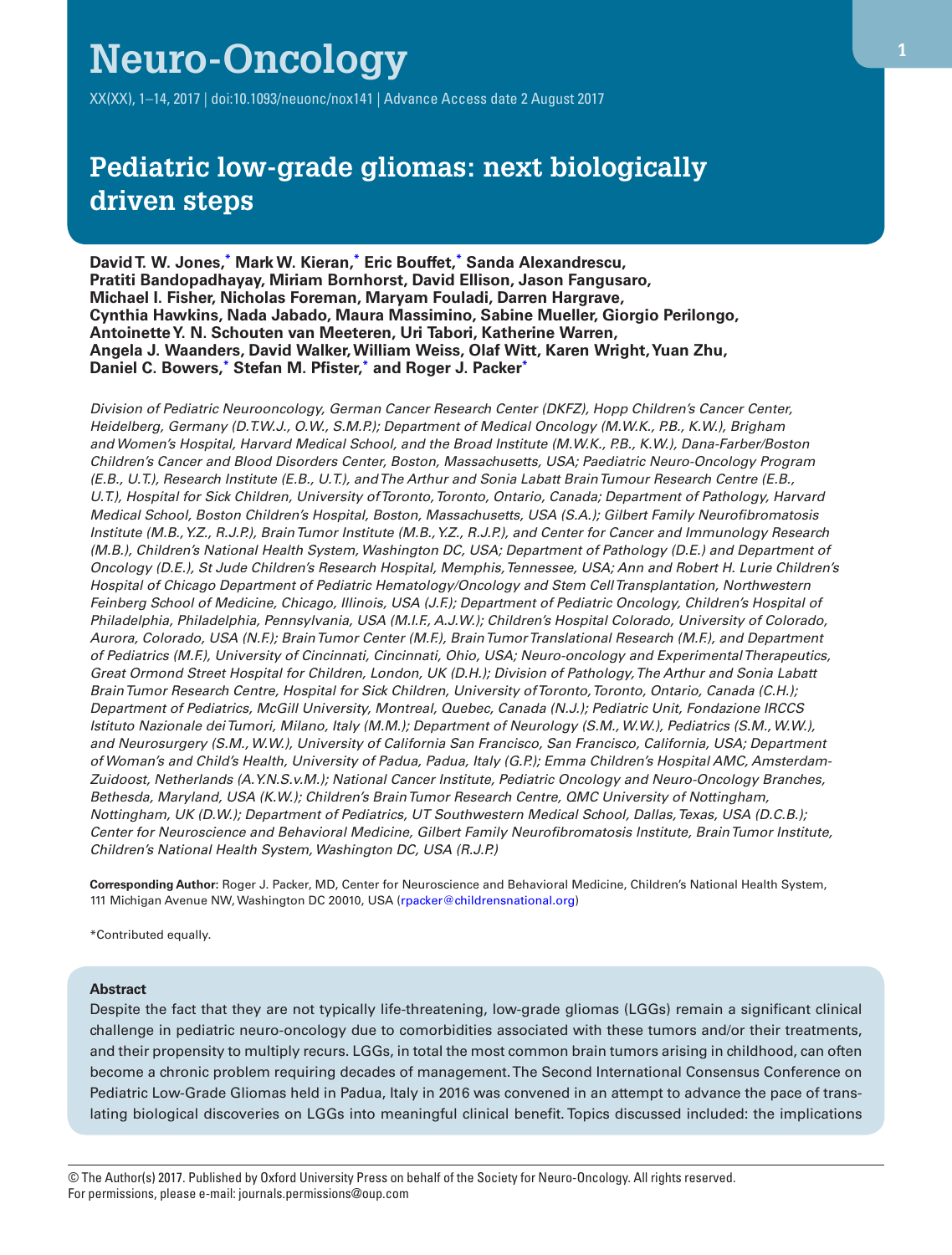of our growing biological understanding of the genomics underlying these tumors; the assessment of the model systems available; the implications of the molecular and histopathologic differences between adult and pediatric diffuse gliomas; and steps needed to expedite targeted therapy into late-stage clinical trials for newly diagnosed cases. Methods for the diagnostic assessment of alterations in the Ras/mitogen-activated protein kinase pathway, typical for these tumors, were also considered. While the overall tone was positive, with a consensus that progress is being and will continue to be made, the scale of the challenge presented by this complex group of tumors was also acknowledged. The conclusions and recommendations of the meeting panel are provided here as an outline of current thinking and a basis for further discussion.

#### **Key words**

low-grade glioma | MAPK pathway | molecular diagnostics | neurooncology | pediatric brain tumor | targeted therapy

Pediatric low-grade gliomas (LGGs) and glioneuronal tumors, defined as World Health Organization (WHO) grade I or II lesions of the central nervous system (CNS), are an extremely diverse group of tumors.<sup>1</sup> Together they comprise approximately one-third of all brain tumor diagnoses in children, making them the most common CNS neoplasia arising in the pediatric setting.<sup>2</sup> While a great deal has been learned over the past decade about some of the more common entities such as pilocytic astrocytoma, the complex spectrum of pediatric LGGs is just beginning to be truly understood. There is no doubt that new knowledge is opening up significant therapeutic opportunities. Despite this clear potential, however, many challenges in how best to convert this growing biological understanding into improved clinical care remain unsolved. In the summer of 2016, a second international consensus meeting was convened in Padua, Italy to develop a path forward for the study of LGGs, so as to address these issues and challenges and suggest a blueprint that scientific and clinical investigators could pursue to make meaningful progress. Clinical and translational data, some unpublished at the time of the meeting, was presented in an open forum and was the basis of mutually agreed upon recommendations, designed to expedite the translation of molecular advances into clinical care.

## **Implications of Tumor Biology for Diagnostics and Therapy**

#### Genetic Alterations in Pediatric LGG

A full description of all genetic alterations known to be present in pediatric LGG was covered, in detail, in a recently published report of the first consensus conference.<sup>3</sup> It is now increasingly clear that the vast majority of tumors falling in the pediatric LGG spectrum are caused by one of a variety of alterations in the signaling pathway of mitogenactivated protein kinase (MAPK), including *BRAF* mutation or fusion, *FGFR1* mutation or structural rearrangement, *NF1* mutation, *NTRK*-family fusions, and other rarer events.[4–6](#page-10-3) Notable exceptions include subependymal giant cell astrocytoma (typically associated with germline *TSC1/2* mutations) and a histologically mixed group of tumors including a substantial fraction of angiocentric and diffuse gliomas

that harbor activating alterations in *MYB* or *MYBL1*. [6–8](#page-10-4) It is currently unclear whether the latter alterations, resulting in altered transcriptional activity, also function partly via the MAPK pathway, but the consequences are certainly more complex than that alone.

The discovery of these alterations over the last 5–10 years as key drivers in pediatric LGG has led to excitement and optimism both from a biological standpoint and from a clinical perspective—the latter because of the parallel development of drugs specifically targeting several of these alterations (eg, BRAF V600E, fibroblast growth factor receptor 1 [FGFR1], neurotrophic tyrosine receptor kinase [NTRK] inhibitors) or the downstream mediators of the pathway (eg, mitogen-activated protein kinase kinase [MEK] inhibitors). Early-phase trials with some of these compounds are currently in progress or nearing completion. In order for these new treatments to provide the greatest possible benefit, however, it is crucial to properly stratify patients entered into future trials to optimize the matching of drugs to patients in a rational way. Such stratification is complicated by the fact that while some degree of specificity for certain alterations in certain histologies has been observed (eg, *KIAA1549:BRAF* fusion is much more common to pilocytic astrocytoma; BRAF V600E is enriched in ganglioglioma and pleomorphic xanthoastrocytoma [PXA]), there are no 100% concrete associations between LGG morphology and genetics. Teasing out the details of this interplay will be a major focus of ongoing efforts and a key aspect of translating the wealth of genomics data into clinical care and, in time, benefit. Another major caveat is the fact that these genetic events are currently not routinely tested for in a majority of diagnostic laboratories. A critical step for the widespread molecular evaluation of pediatric LGGs is the development of more easily available assays to reliably diagnose the molecular abnormalities believed to be critical. Until then, referral to centralized laboratories focusing on the molecular abnormalities of LGGs may be required.

#### Implications for Diagnostic Stratification, Prognostication, and Therapy

The recent 2016 update of the WHO classification of nervous system tumors recognized in some tumor types, such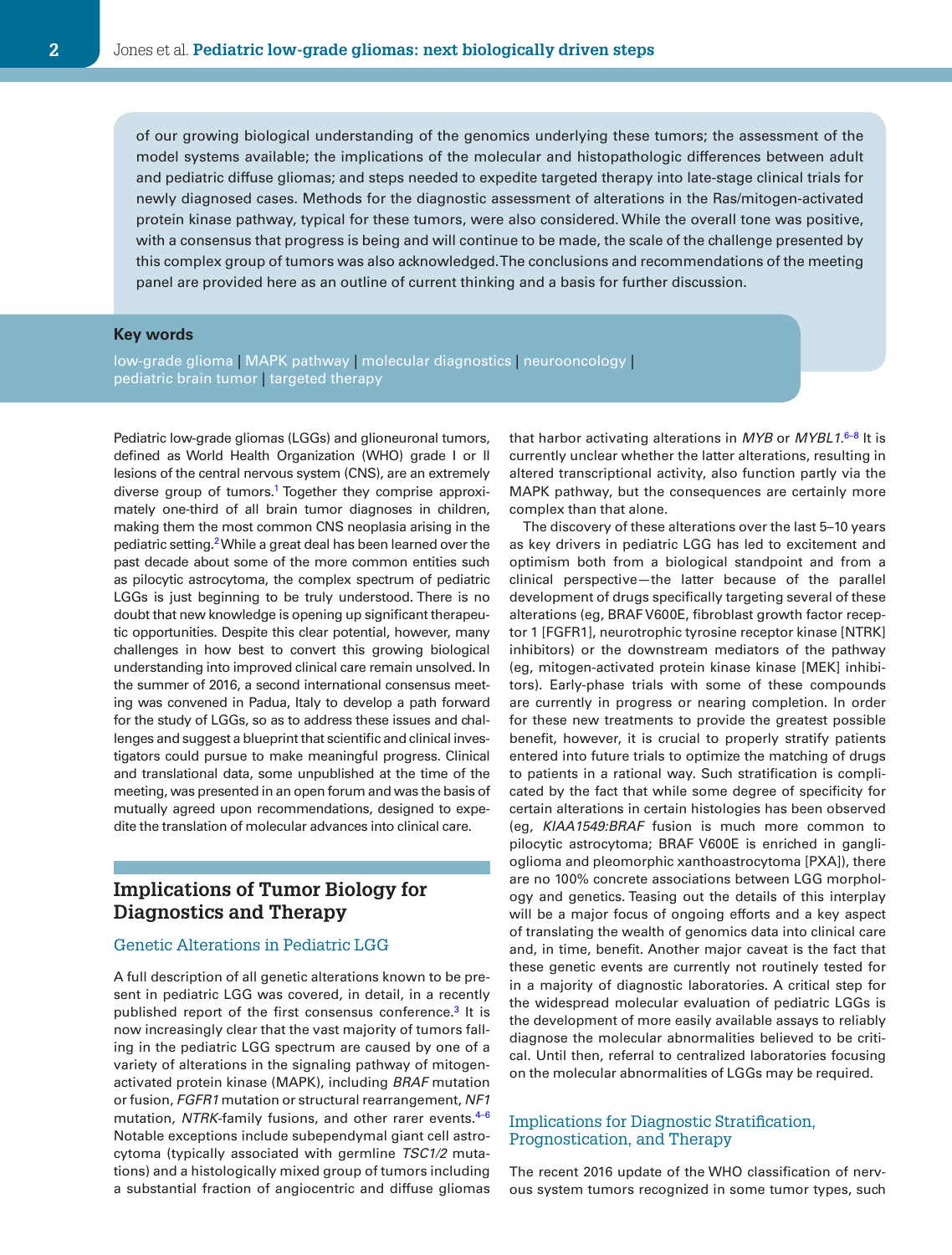as in medulloblastoma, that both morphological and molecular features are important to tumor behavior, intro-ducing the concept of a layered, integrated diagnosis.<sup>[1,](#page-10-0)9</sup> As yet, however, it does not cover all of the pediatric-specific features of low-grade glial/glioneuronal neoplasms, especially diffuse gliomas. Not just molecularly (eg, *IDH1* mutations are extremely rare in childhood gliomas, but partially defining in adult LGGs), but also clinically, pediatric LGGs are distinct from their adult counterparts. Although fully comprehensive data are still lacking, it is believed that pediatric-type diffuse gliomas currently classed as WHO grade II do not have the same propensity for malignant progression, and thus have a better prognosis, compared with their adult counterparts.<sup>10</sup> In a similar fashion, pediatric tumors displaying oligodendroglial morphology usually do not harbor the *IDH1/2* mutations and combined 1p/19q loss seen in adults, and may represent rarer, pediatric-type entities.<sup>11,12</sup> Gliomas in infants are yet another special case, whereby apparently undifferentiated morphology and an elevated proliferation rate can represent the unique environment of the developing brain and do not always indicate malignancy.<sup>10</sup>

There are some clear enrichments of certain genetic alterations occurring more frequently in conjunction with specific histologies, as well as in certain locations. For example, the classical *KIAA1549*:*BRAF* fusion is much more common in pilocytic astrocytoma than other LGGs, and is particularly common in the cerebellum[.4,](#page-10-3)[6](#page-10-4) *FGFR1* alterations, including point mutations and kinase domain duplications, are more frequent in dysembryoplastic neuroepithelial tumors,  $6,13$  $6,13$ while alterations of *MYB*/*MYBL1* seem to define a class of pediatric-type diffuse gliomas, often with features of angiocentric glioma. $6,8$  $6,8$  DNA methylation profiles have been suggested to distinguish biological subgroups with enrichment for particular aberrations, $5$  in a similar way to what has been shown for other pediatric brain tumors, and hold great promise to further subgroup LGGs.<sup>14-16</sup>

Conversely, there are also some genetic alterations which seem to be distributed across different histologies and which may have a varying prognostic impact. The BRAF V600E mutation is a good example of one such change, which is enriched in ganglioglioma and PXA, but can also be found in dysembryoplastic neuroepithelial tumors, pilocytic astrocytoma, and high-grade gliomas (HGGs), among others. It is clear that not all of these groups have a similar clinical course, with PXA having a worse outcome than WHO grade I tumors. Notably, many PXAs additionally show a focal genetic loss of the *CDKN2A/B* locus at 9p21, and this combination (V600E + 9p21 loss) has recently been proposed to mark a subset of LGGs that show a propensity toward malignant progression, $17$  as well as a group of histologically high-grade tumors that show a slightly more favorable prognosis than classical glioblastoma.<sup>[18](#page-10-14)</sup> Within histologically defined ganglioglioma series, V600E mutation has also been suggested as a negative prognostic marker.<sup>19</sup> Further work is therefore required to precisely define the role of histology or epigenetic changes in determining the outcome of V600E-positive tumors—a task of particular urgency to ensure appropriate patient stratification in BRAF-based clinical trials.

Even the role of the histone 3 K27M mutation, common in pediatric HGGs and initially thought to perhaps be

exclusive to them, $20,21$  is not yet completely clear. There are now multiple case reports of histologically low-grade tumors harboring this mutation (often in conjunction with a MAPK alteration such as BRAF V600E or *FGFR1* muta-tion) and showing longer than expected survival.<sup>4,[6](#page-10-4),[20](#page-10-16)</sup> Thus, although true in the vast majority of cases, the presence of the K27M mutation is not automatically an indicator of aggressive behavior. This highlights the need for some degree of caution in using molecular findings to connote different LGG subsets and associated prognosis, and the need to continuously reevaluate the significance of molecular findings.[21–23](#page-10-17)

Further elucidating these complex relationships is important not just as an academic exercise, but also because of the expanding role that personalized therapy for these tumors is already playing and will continue to play in the future.<sup>24,[25](#page-11-0)</sup> Since many targeted therapy trials are now recruiting patients based on presence of a particular target across multiple histologies, rather than solely within one entity, one could postulate a framework for pediatric LGG which builds on the WHO 2016 concept of an integrated diagnosis, incorporating molecular aberrations. Low-grade neuroepithelial tumors would then be categorized first by their particular genetic change, with a secondary histologic subclassification (see [Fig.](#page-3-0) 1).

The primary goal of any such framework should be to facilitate the routine assessment of these important characterizing features in a clinical diagnostic setting and the stratification of patients by prognosis (and possibly treatment response). It would also facilitate the optimization of matching patients to targeted therapy trials. In order to achieve this, considerably more data are required on the natural course and prognosis of certain histologies in combination with certain molecular aberrations, as well as on the response of these different groups to current therapies. This is something which can only be achieved in collaboration and with the support of clinical trial groups for acquisition of sample material and outcome data. Once these data can be made available, however, it is hoped that this will rapidly translate into a robust classification scheme and will be one of the first priorities for the recently announced cIMPACT-NOW consortium for advancing nervous system tumor classification.<sup>[26](#page-11-1),[27](#page-11-2)</sup>

#### Molecular Diagnostic Methods

To answer the outstanding questions regarding this histology-biology interplay, and for the expansion of knowledge on diverse genetic alterations to be of utility in clinical practice, standardized methods of accurately and reliably detecting them are required. In terms of molecular subgrouping, most systems proposed to date make use of either gene expression or DNA methylation changes.

For genetic tests, there is currently no consensus on how to optimally assess the multitude of changes that can potentially be found in pediatric LGGs. Some laboratories are already implementing a comprehensive approach based on next-generation sequencing, applying whole exome/ whole genome and transcriptome sequencing to newly diagnosed LGGs. While this clearly offers the best opportunity to cover the whole spectrum of possible changes, and is to be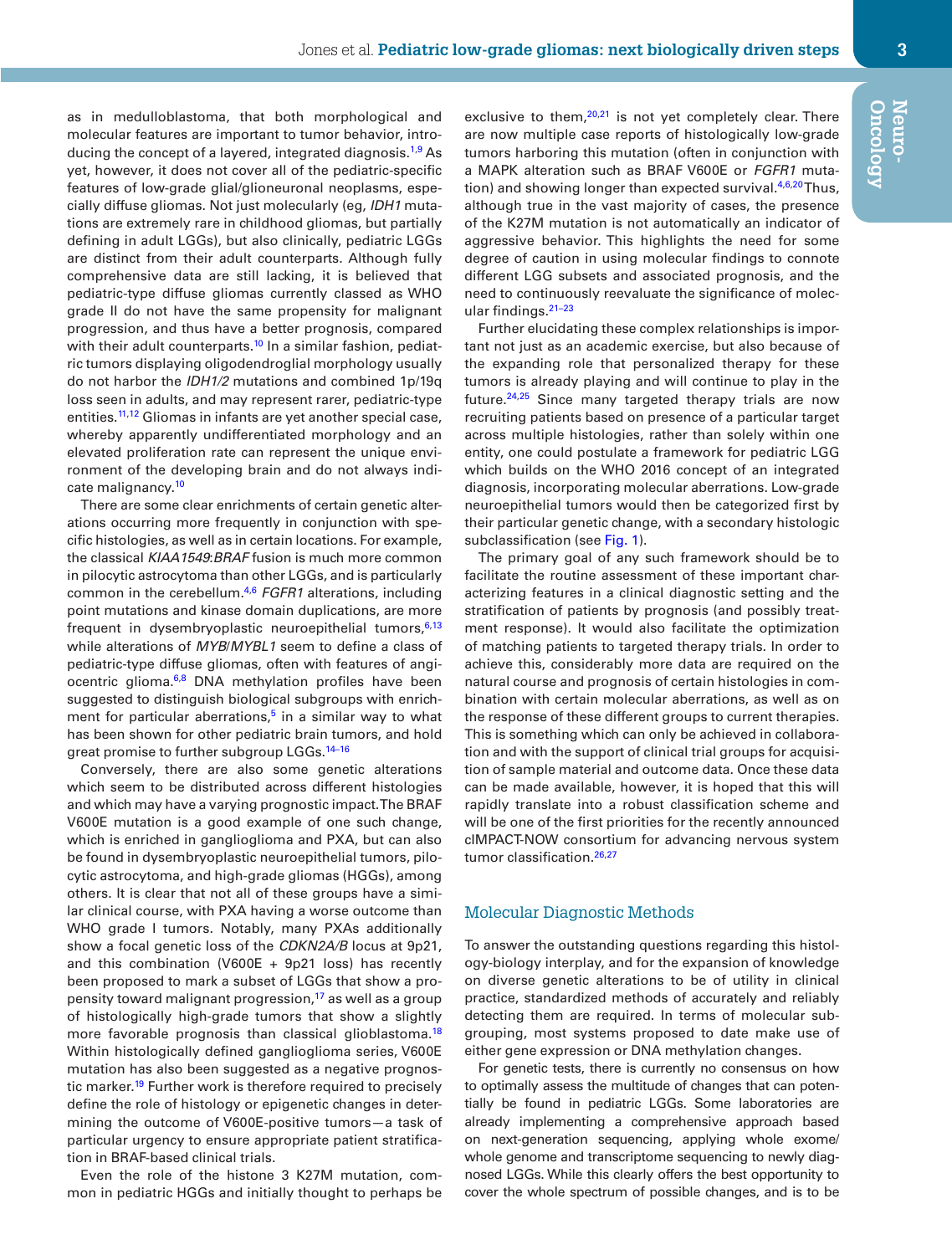

**Fig. 1** Possible order of investigation for rationally targeted molecular testing based on tumor location and histology. Upfront next-generation sequencing (DNA + RNA) can also be used to supersede this order and give the most comprehensive overview. PA, pilocytic astrocytoma; (A) GG, (anaplastic) ganglioglioma; PXA, pleomorphic xanthoastrocytoma; DNET, dysembryoplastic neuroepithelial tumor; O, oligodendroglioma; OA, oligoastrocytoma; RGNT, rosette-forming glioneuronal tumor; AG, angiocentric glioma; DA (pediatric-type) diffuse glioma; mut, mutation; dup, tyrosine kinase internal tandem duplication; fus, fusion.

encouraged where possible, it is currently not feasible from a cost and logistic point of view to perform such an analysis in every pathology lab worldwide. A rationally planned series of more targeted tests possible through a variety of methods (Sanger sequencing, fluorescence in situ hybridization, realtime PCR, single nucleotide polymorphism array, etc) is also able to identify the majority of the most common changes (see [Fig.](#page-4-0) 2). Based on the observed enrichment of certain alterations in particular locations and histologies, the order of these tests can potentially be optimized to minimize time and costs for the molecular diagnostic process. A suggested structure for this testing is outlined in [Fig.](#page-4-0) 2. Prospective clinical trials should mandate the collection of sufficient tumor material to perform a panel of tests for every recruited patient (with the optimum being fresh frozen tumor material and a matched germline control). Other than for children with neurofibromatosis type 1 (NF1), the optimal treatment of children with LGGs requires the obtainment of tissue for molecular characterization, especially when treatment is considered imminent. Even in children with NF1, with "atypical" lesions or those with aggressive clinical courses, biopsy may be needed.

## **Conclusions and Recommendations**

• Expanding knowledge of tumor genetic alterations is already impacting on patient management in terms of diagnostics and targeted therapeutic options.

- <span id="page-3-0"></span>• The current WHO classification, particularly for diffuse gliomas, does not satisfactorily address the spectrum of LGG seen in children.
- More data are required, particularly on survival and functional outcomes, in order to further examine the complex interplay between genetics and histology in LGG.
- The classification of pediatric LGG on an integrated histomolecular basis is the mandatory backbone for future clinical trial stratification.

#### Models of Pediatric Low-Grade Glioma

The other major topic of discussion from a tumor biology perspective was the pressing need for more and better model systems of pediatric LGGs. Both cell-based and in vivo models are essential for learning more about the biology and mechanisms of transformation of this disease, as well as for preclinical screening and drug testing. The particular importance of the latter element is highlighted by the study of sorafenib, a drug which resulted in an unexpected acceleration of tumor growth when treating these typically BRAF-altered tumors with a RAF inhibitor.<sup>[28](#page-11-3)</sup> This effect was subsequently explained as resulting from paradoxical MAPK pathway activation due to interactions between the drug and dimerization between mutant and wild-type B/CRAF.<sup>29</sup> The models used to investigate this effect, cells transduced with relevant oncogenic constructs, are a convenient tool for mechanistic and inhibitor studies.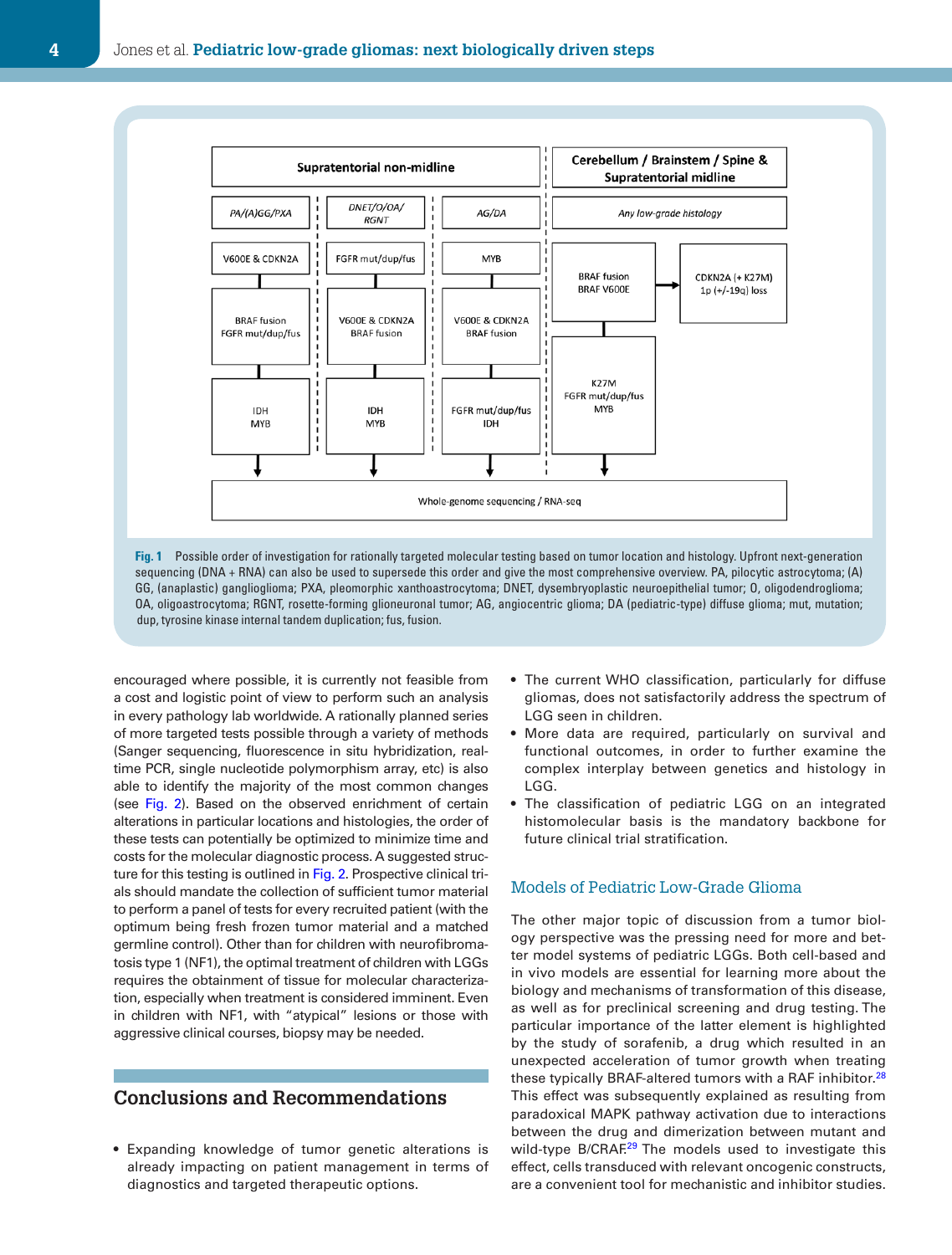#### **LGNET – RAF fusion**

- PA RAF-fusion positive
- GG RAF-fusion positive
- DLGNT RAF-fusion positive

### **LGNET-BRAFV600E**

- PA BRAFV600E positive
- GG BRAFV600E positive
- DG BRAFV600E positive
- DIA/DIG BRAFV600E positive

#### **LGNET-RAF wt**

- $\bullet$  PA
- GG
- DIG/DIA

#### **LGNET-NF1**

*Histopathologic variants*

#### **LGNET NOS**

**Fig. 2** Example of a possible framework for an integrated molecular-histological stratification of pediatric LGG. LGNET, low-grade neuroepithelial tumor; PA, pilocytic astrocytoma; GG, ganglioglioma; DLGNT, diffuse leptomeningeal glioneuronal tumor; DG, diffuse glioma (pediatric type); DIA/DIG, desmoplastic infantile astrocytoma/ganglioglioma; NOS, not otherwise specified.

They have also been used in various other settings, from the initial demonstration of the transforming potential of *KIAA1549:BRAF*[30](#page-11-5) and the abilities of the fusion to regulate neuroglial cell growth<sup>31</sup> to more recent functional investigations of *MYB* alterations.<sup>[7](#page-10-19),8</sup> While they certainly have a role to play for interrogation of signaling pathway dynamics and initial screening, an expanded repertoire of such systems (as is being explored in various labs) would be of major importance, as the model systems presently available incompletely reflect the genetic/epigenetic background of the primary tumor. Many efforts to derive primary cultures of LGGs that can be grown for more than a few passages have failed due to the intrinsic slow growth and benign behavior of these tumors, hampering the development of more accurate in vitro models. One method by which cells can be maintained long enough for preclinical drug screening is to overlay them onto mouse brain slices, whereby the cells are supported by this feeder-like layer of cellular and microenvironmental support.<sup>[32](#page-11-7)</sup> An additional novel approach was recently published using an induc-ible Simian virus 40 T-antigen system in primary cells.<sup>[33](#page-11-8)</sup> This method allowed the cells to overcome oncogeneinduced senescence, the main intrinsic growth barrier, for long enough to allow cell expansion and subsequent drug

<span id="page-4-0"></span>testing. Although the method is still an artificial system, the advantages of being able to work with patient-derived cells make it a promising addition to the toolbox, especially if the same approach can now be used to generate a broader panel of lines with different MAPK alterations.

Finally, other more sophisticated in vitro approaches are also currently being investigated for their application in modeling LGG. For example, labs are exploring the potential for induced pluripotent stem cells derived from patients with NF1 as a system for generating tractable MAPK-activated lines (W. Weiss, unpublished). Still in development at present, this represents a further promising method for expanding the repertoire available to the field.

A similar dearth of animal models is unfortunately also a feature of pediatric LGG research. One of the first models to be developed was an NF1 model, which elegantly demonstrated the need for an *Nf1* heterozygous microenvironment, as well as complete loss in astrocytes, in order to develop full-blown optic glioma in mice.<sup>[34](#page-11-9)</sup> Although this model, simulating hereditary optic pathway LGG, was first developed in 2003 (and subsequently used in several related follow-up studies), work to establish a model of the sporadic disease took substantially longer. The first such model was published in 2011, and used the RCAS (replication-competent avian sarcoma) somatic gene transfer sys-tem to introduce BRAF V600E into nestin-expressing cells.<sup>[35](#page-11-10)</sup> The resulting tumors histologically resemble human pilocytic astrocytoma and show strong MAPK pathway activation as well as a very slow growth rate (to the extent that the animals typically die from old age before they die of their tumor, despite an age of onset of approximately 4 wk; J. Gronych, personal communication). Further investigations into the kinetics of these tumors and their response to targeted therapies are ongoing.

A second attempt to model the sporadic disease used the *KIAA1549*:*BRAF* fusion.[36](#page-11-11) By introducing the fusion into different cell types, Kaul and colleagues were able to demonstrate that only neural stem cells (NSCs), and not mature astrocytes or neural glial antigen 2–positive progenitors, showed an increased proliferation in response to the oncogenic stimulus. The fusion-expressing NSCs also formed small glial lesions in vivo but did not recapitulate a full tumor.

There are no other representative genetic models available, although several are currently under development. An additional feature of these models, which may be of substantial interest in the current era of excitement about immunotherapy, is their fully immunocompetent background. This makes them well suited for investigation into, for example, immune checkpoint inhibitors or macrophage/microglia-modulating agents.

In addition to the genetic models, transplant models have been used as a way to rapidly investigate the tumorigenic potential of different oncogenes. For example, p53-null mouse astrocytes transduced with tyrosine kinase–duplicated FGFR1 generate tumors when implanted orthotopically into mouse brains.<sup>6</sup> Murine NSCs transduced with QKI:MYB or QKI:NTRK also form tumors when injected orthotopically, $7,37$  $7,37$  while 3T3 cells transduced with activated myeloblastosis (MYB) or myeloblastosis oncogene-like 1 (MYBL1) are able to generate tumors in the mouse flank.<sup>7,8</sup> These models are valuable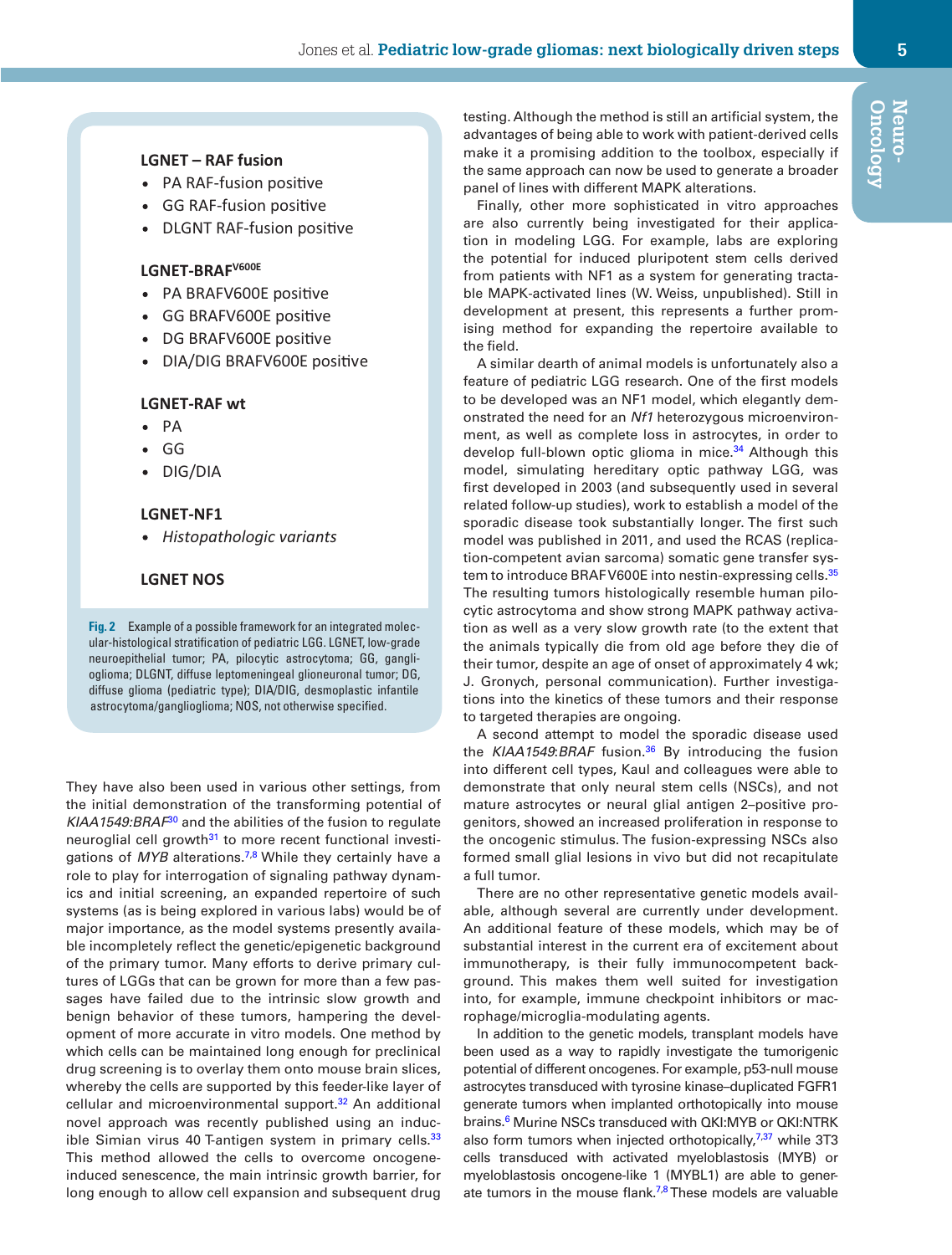tools for preclinical proof-of-concept studies, but the artificial background (including cell cycle deregulation as a result of additional genetic alterations) makes their broader utility as a faithful recapitulation of LGG somewhat limited. As long as these caveats are acknowledged, however, an expanded catalogue of similar models would certainly be of use.

Thus, there was a very clear consensus among meeting attendees that a lack of LGG models is currently a major hurdle and bottleneck for further advancing research into these tumors. Without such models, the advances that are possible in further interrogating the consequences of MAPK activation and how to inhibit it are limited. Both in vitro and in vivo models are also required for addressing the question of how drug resistance can emerge against targeted therapies including inhibition of BRAF and of MEK, and how we might overcome this in the clinic (eg, by combination strategies).

## **Conclusions and Recommendations**

- A lack of suitable in vitro and in vivo models of pediatric LGG is a bottleneck hampering functional and preclinical investigation.
- Several efforts are ongoing with, importantly, a variety of different methods in an attempt to expand the catalogue of suitable model systems.
- Such efforts should be pursued collaboratively where possible in order to reduce duplication and maximize efficiency.

#### Low-Grade Gliomas: Clinical Trial Results and Design Implications

Critical issues for the development of future studies for children with LGGs remain, including whether there is

enough information to justify the use of molecular-targeted agents in newly diagnosed gliomas and, if so, how clinical trials should be structured to best assess the efficacy and safety of such agents. As noted in [Tables 1](#page-5-0) and [2,](#page-6-0) since 1998 there have been multiple prospective clinical trials performed by well-established consortia and working groups.[38–46](#page-11-13) Nearly 2000 patients have been treated on these studies and results have been relatively consistent between studies.

#### Prospective Chemotherapy Trials

Over 1400 children without NF1 have been treated.<sup>38-46</sup> Although the majority of children treated had tumors of the optic nerves/chiasm/hypothalamus/optic tracks/optic radiations, many recent studies have included up to 50% of children with LGGs outside these regions, especially those of the brainstem. The most common regimen tested has been the combination of carboplatin and vincristine, utilized in nearly 1000 children both in single-arm studies and in randomized trials.[38–42](#page-11-13),[45,](#page-11-14)[46](#page-11-15) Drug combinations directly compared with carboplatin and vincristine in randomized studies included the 4-drug combination of thioguanine, procarbazine, lomustine, and vincristine and carboplatin and vincristine combined with either etoposide or temo-zolomide.<sup>[39](#page-11-16),[40](#page-11-17),45</sup> Only one relatively small single-arm study utilized carboplatin alone.<sup>44</sup> These prospective trials varied widely in the number of patients entered on study, with the largest being the International Society of Paediatric Oncology (SIOP) 2004 study.[45](#page-11-14) Most studies entered children over a wide age range, spanning as long as birth to 18 years. Response to the regimens tested was difficult to compare across studies, as some studies utilized only enhanced images, while others evaluated both enhanced and non-enhanced images.<sup>38-46</sup> Overall responses as

| <b>STUDY</b><br><b>TYPE</b>                        | Single-Arm<br>(multicen-<br>tered) | Single-<br>Arm<br>(POG) | Single-<br>Arm<br>(SFOP)                              | Single-<br>Arm<br>(HIT-LGG-1996) | Randomized<br>(COG)                   | Single-<br>Arm<br>(SIOP) | Single-<br>Arm<br>(COG)       | Randomized<br>(SIOP)                                |
|----------------------------------------------------|------------------------------------|-------------------------|-------------------------------------------------------|----------------------------------|---------------------------------------|--------------------------|-------------------------------|-----------------------------------------------------|
| <b>AGENT</b>                                       | CARBO/VCR                          | CARBO                   | PCV/CARBO; CARBO/VCR<br>VP16/CPDD<br><b>VCR/CYTOX</b> |                                  | CARBO/VCR<br><b>VS</b><br><b>TPCV</b> | CARBO/VCR                | CARBO/<br>VCR/<br><b>TEMO</b> | CARBO/VCR<br><b>VS</b><br>CARBO/VCR/<br><b>VP16</b> |
| <b>NUMBER</b><br><b>PATIENTS</b>                   | 63                                 | 29                      | 62                                                    | 161                              | 274                                   | 166                      | 66                            | 497                                                 |
| <b>YEARS</b><br><b>UNDERTAKEN</b>                  | 1989-1993                          |                         | 1989-1994 1990-1998                                   | 1996-2004                        | 1997-2005                             | 1993-2000                | 2004-2007                     | 2004-2012                                           |
| <b>AGE</b><br>RANGE                                | $0 - 180$ mo                       | $0-71$ mo               | $0 - 180$ mo                                          | $0 - 192$ mo                     | $0 - 120$ mo                          | $0 - 170$ mo             | $0 - 120$ mo                  | $0 - 180$ mo                                        |
| *NON-<br><b>DIENCEPHALIC</b><br><b>INVOLVEMENT</b> | $*20%$                             | $0\%$                   | $0\%$                                                 | *20%                             | *50%                                  | *25%                     | *50%                          | *50%                                                |
| <b>EFS/PFS</b>                                     | $2-y$<br>$79 \pm 11\%$             | $3-y$<br>$51 \pm 9\%$   | 3-y PFS<br>$42 \pm 12\%$                              | 5-y PFS<br>47%                   | 5-y EFS<br>$45 \pm 3.2\%$             | $5-y$<br>$40 \pm 11\%$   | $5-y$<br>$46 \pm 13\%$        | 5-y PFS<br>46%                                      |
| $OS 5 - 10 V$                                      | 97%                                | 83%                     | 89%                                                   | 90%                              | $86 \pm 2\%$                          | $88 \pm 1\%$             | $87 \pm 12\%$                 | $90 \pm 2\%$                                        |
|                                                    |                                    |                         |                                                       |                                  |                                       |                          |                               |                                                     |

<span id="page-5-0"></span>**Table 1** Prospective clinical trials for patients with LGGs without NF1

\*Includes both NF1 and non-NF1 patients when reporting sites of origin.

CARBO, carboplatin; VCR, vincristine; POG, Pediatric Oncology Group; SFOP, French Society of Pediatric Oncology; PCV, procarbazine; VP16, etoposide; CPDD, cisplatin; cytox, cyclophosfamide; TPCV, thioguanine, procarbazine, CCNU and vincristine; TEMO, temozolomide; EFS, event-free survival.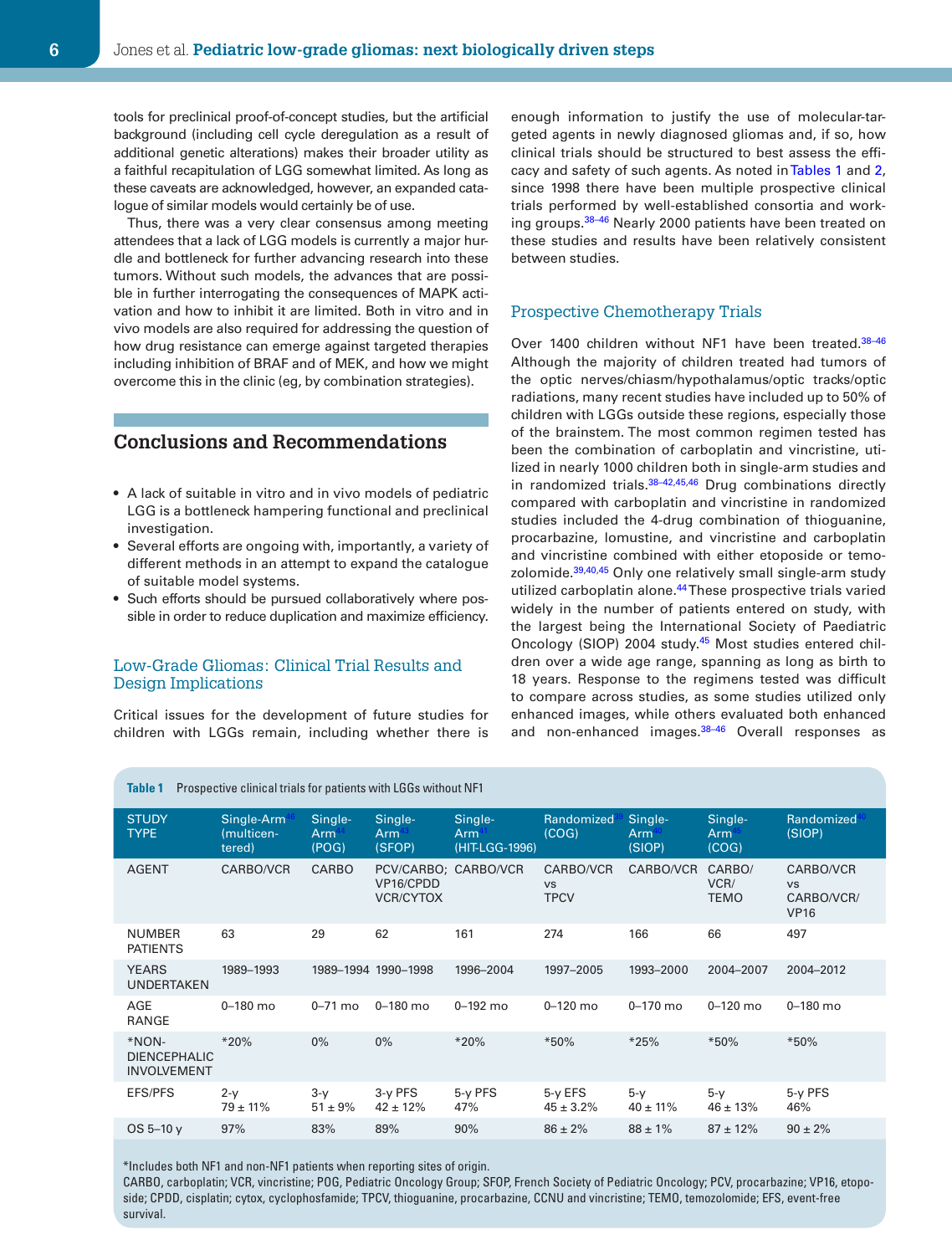<span id="page-6-0"></span>

| Prospective clinical trials for patients with LGGs with NF1<br><b>Table 2</b> |                               |                        |                                             |                              |                       |                                    |                        |  |  |  |  |
|-------------------------------------------------------------------------------|-------------------------------|------------------------|---------------------------------------------|------------------------------|-----------------------|------------------------------------|------------------------|--|--|--|--|
| <b>STUDY</b><br><b>TYPE</b>                                                   | Single-Arm<br>(multicentered) | Single-Arm<br>(POG)    | Single-Arm<br>(SFOP)                        | Single-Arm<br>(HIT-LGG-1996) | Single-Arm<br>(COG)   | Single-Arm <sup>4</sup><br>(SIOPI) | Single-Arm<br>(SIOPII) |  |  |  |  |
| <b>AGENT</b>                                                                  | CARBO/VCR                     | <b>CARBO</b>           | PCV/CARBO;<br>VP16/CPDD<br><b>VCR/CYTOX</b> | CARBO/VCR                    | CARBO/VCR             | CARBO/VCR                          | CARBO/VCR              |  |  |  |  |
| <b>NUMBER</b><br><b>PATIENTS</b>                                              | 15                            | 21                     | 23                                          | 55                           | 127                   | 44                                 | 284                    |  |  |  |  |
| <b>YEARS</b><br><b>UNDERTAKEN</b>                                             | 1989-1993                     | 1998-94                | 1990-1998                                   | 1996-2004                    | 1997-2005             | 1993-2000                          | 2004-2012              |  |  |  |  |
| AGE<br>RANGE                                                                  | $0 - 180$ mo                  | $0 - 120$ mo           | $0 - 72$ mo                                 | $0 - 180$ mo                 | $0 - 120$ mo          | $0 - 180$ mo                       | $0 - 180$ mo           |  |  |  |  |
| <b>EFS/PFS</b>                                                                | $2-y$<br>$79 \pm 11\%$        | $5-y$<br>$61 \pm 12\%$ | $3-y$<br>$62 \pm 93\%$                      | $5-y$<br>68%                 | $5-y$<br>$69 \pm 4\%$ | $5-y$<br>$60 \pm 6\%$              | <b>NA</b>              |  |  |  |  |
| $OS 5 - 10 y$                                                                 | 100%                          | 100%                   | <b>NA</b>                                   | NG                           | 98%                   | 100%                               | <b>NA</b>              |  |  |  |  |
|                                                                               |                               |                        |                                             |                              |                       |                                    |                        |  |  |  |  |

CARBO, carboplatin; VCR, vincristine; POG, Pediatric Oncology Group; SFOP, French Society of Pediatric Oncology; PCV, procarbazine; VP16, etoposide; CPDD, cisplatin; cytox, cyclophosfamide; TPCV, thioguanine, procarbazine, CCNU and vincristine; EFS, event, free survival; OS, overall survival. NA, not available; NG, not given.

assessed by either complete or partial responses (>50% reduction in tumor greatest bidirectional area) usually were in the 30%–35% range; some investigations also utilized a minor response criterion connoting reduction between 25% and 49%. After adding minor responses, the carboplatin and vincristine regimens resulted in tumor shrinkage in up to 60% of patients. Making assessment across trials even more difficult was that there was no consistency in whether central neuroradiographic or local institution review was utilized or reported. Furthermore, the relationship between radiographic response and progression-free survival (PFS) was variable, with most studies showing no clear-cut association. The greatest consistency among studies was PFS, with 5-year rates in patients without neurofibromatosis being in the 35%–45% range. Overall survival estimates ranged between 85% and 100%.

For patients with LGG and NF1, study designs were more uniform, the majority being single-arm studies utilizing carboplatin and vincristine. The 2 randomized LGG trials from the Center for Cancer Genomics and SIOP had a single stratum for patients with NF1, as there was reluc-tance to expose patients with NF1 to alkylating agents. [38](#page-11-13),[41](#page-11-20) In over 550 patients with NF1 who have been treated on these prospective trials, the complete and partial response rates seemed somewhat higher than in patients without NF1—when reported, being closer to 50%. Similarly, 5-year event-free survival or PFS rates were better than those found in non-NF1 patients and were remarkably consistent in the 60%–70% range in almost all studies. Overall survivals also were consistent across studies and in most were between 90% and 100% at 5 years.

Smaller studies have tested other agents with overall similar results. The combination of cisplatin and etoposide, utilized at different dose intensities of cisplatin, has been prospectively evaluated in 50 children and had a high overall response rate (70%); the PFS also seemed somewhat higher than seen in the carboplatin and vincristine pro-spective studies.<sup>[47](#page-11-21),48</sup> Single-agent vinblastine has been uti-lized in 54 patients, including 13 with NF1.[49](#page-11-23) The response

rate to this regimen seems lower than what was reported after treatment with the carboplatin and vincristine regime, but the 5-year PFS rate was quite similar. The combination of vinblastine and carboplatin has been tested but not expanded to a phase II trial because of excess toxicity.<sup>[50](#page-11-24)</sup> Single-agent temozolomide has been used with variable efficacy.<sup>[51](#page-11-25)[,52](#page-11-26)</sup>

What can be gleaned from these prospective studies includes that, almost independently of the type of regimen utilized, approximately 35%–45% of children without NF1 and a higher proportion with NF1 will be event free or progression free 5 years following initiation of treatment. Disease control in those without NF1 progressively falls over the first 5–10 years. Most trials demonstrate a higher rate of progression for children under 1 year of age at diagnosis.<sup>42,[43,](#page-11-19)[46](#page-11-15)</sup> There is a seeming plateau in the trajectory of loss of disease control between years 3 and 5 in children with NF1, most likely due to the natural history of LGGs to grow primarily during the first few years of life. Age less than 1 year has been a consistent risk factor for a higher rate of progression. $38,42,46$  $38,42,46$  $38,42,46$  $38,42,46$  The majority of studies have utilized relatively lax entry criteria, allowing patients to be entered on the basis of either clinical or radiographic progression, with the criteria being utilized for clinical progression being nonspecific and at the discretion of the treating physician. In some studies, patients could be entered without progressive clinical or radiographic disease if the LGG was believed to have the potential to cause significant morbidity, such as threat of loss to vision. Slightly more consistency was perhaps found in the European HIT/Children's Cancer & Leukaemia Group studies, with specific criteria given for observation versus treatment.<sup>53</sup> In those trials evaluating children without NF1, the majority did not require tissue confirmation for tumors isolated to the optic nerve or the optic nerve and chiasm for entry. Even in those studies requiring tissue, molecular characterization was not done, which was not surprising given the era in which these prospective studies were initiated. The randomized trials took, on average, between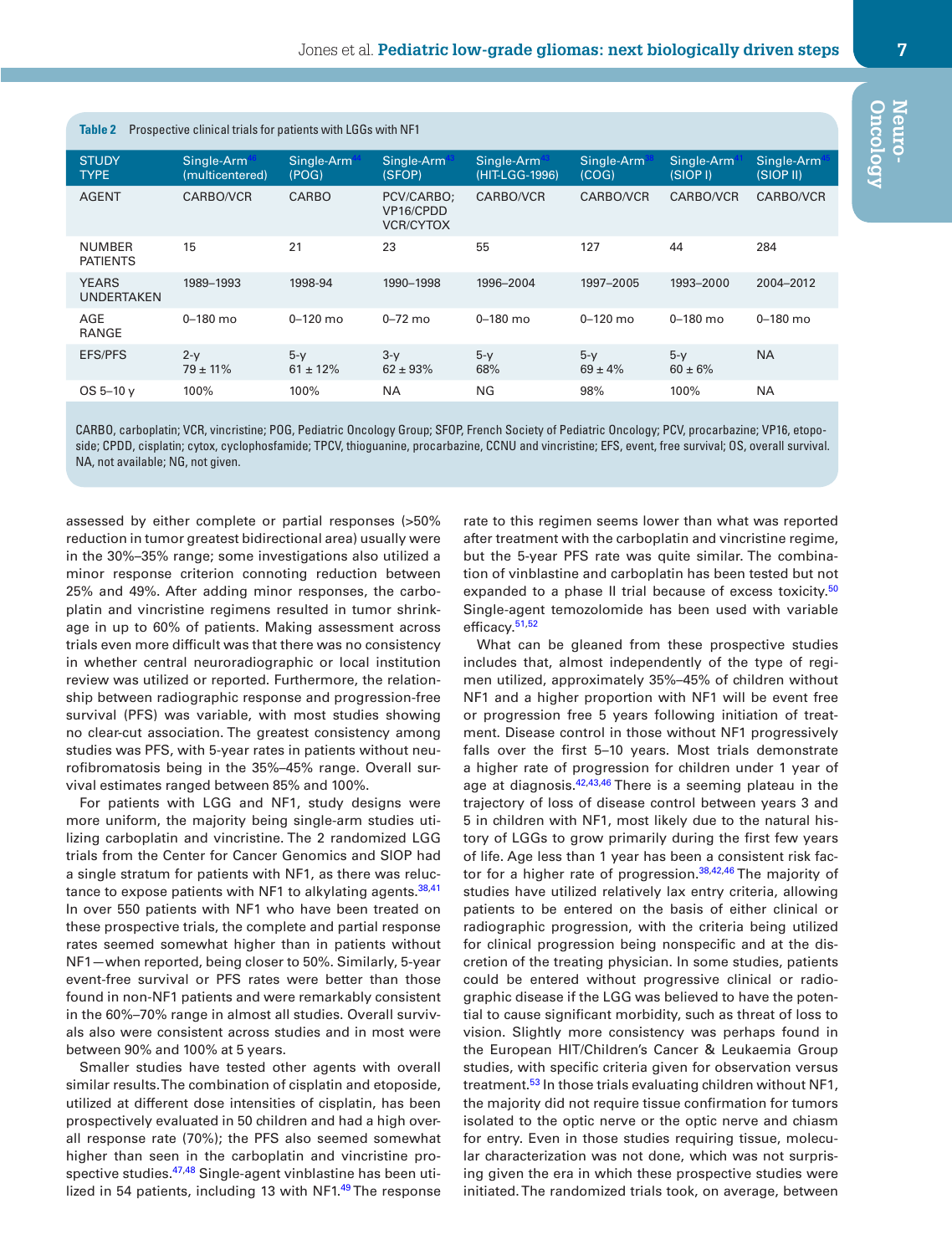8 and 10 years to accrue and another 3 to 5 before results were reported. Response across studies is essentially impossible to compare and although some of these studies attempted to address functional outcomes, the vast majority did this only in an anecdotal fashion.

#### Molecular-Targeted Trials: Early Results

As regards the status of molecular-targeted approaches for patients with LGG, although there have been studies assessing receptor kinase inhibitors and mammalian target of rapamycin inhibitors, most efforts over the past 5 years have centered on evaluation of the efficacy of drugs aimed directly at interrupting Ras-MAPK hyperactivation. There are presently 4 MEK inhibitors in active study, including 3 evaluating tumor control and response in children with progressive LGG, with and without NF1.[54](#page-11-29) The most mature results have been reported in a Pediatric Brain Tumor Consortium trial with the AstraZeneca drug selumetinib.<sup>54</sup> Responses were seen in the phase I study in patients both with and without NF1. In the phase I study, some non-NF patients did not have molecular testing performed for BRAF mutation. The preliminary results of the phase II study in children with refractory or recurrent LGGs have been released in abstract form.<sup>55</sup> Approximately onethird of patients (8 of 25) with LGGs harboring either a V600E mutation or the KIAA1549:BRAF fusion experienced a partial response to treatment, and many others had some degree of tumor shrinkage, although less than 50%. Twoyear PFS in these patients, all of whom had failed at least one form of previous therapy, was  $66 \pm 11\%$ . Responses seem to be somewhat higher in the children with NF1 related LGGs, as 10 of 25 achieved a partial response (40%) and almost all patients with NF1 have had some degree of tumor shrinkage. The 2-year PFS for patients with NF1 was  $96 \pm 4\%$  and only one patient progressed while on therapy.

The duration of response off-treatment is being closely followed in the Pediatric Brain Tumor Consortium trial. In the selumetinib trial, patients with responding or stable disease could elect to stop treatment between years 1 and 2 after initiation, and if the tumor then progressed off-treatment, they could be placed back on. To date, only the minority of patients had to go back on treatment, which is evidence either of the erratic nature of growth of LGGs (which can spontaneously cease growth as the child ages) or of a somewhat unexpected prolonged effect of the drug after cessation.

Adding to the enthusiasm for the use of selumetinib, or for that matter other MEK inhibitors in patients with NF1, has been the recently published experience of the results of the phase I study performed in patients with NF1 and plexiform neurofibromas.<sup>56</sup> In this single-arm study, partial responses were noted in 17 of 24 children, with anecdotal evidence of decreases in tumor-related pain, in disfigurement, and in functional impairment. The higher response rate should not be taken as clear evidence that plexiform neurofibromas are more responsive than LGGs; in the plexiform trial a partial response was greater than or equal to a 20% reduction in volume, compared with the 50% criteria utilizing greatest bidimensional area used for the LGG studies.

Results with the use of other MEK inhibitors in children with LGGs should soon be forthcoming. The Novartis agent trametinib has recently been studied in a completed phase II trial which included a stratum for children with BRAFmutated tumors (either fusion or point mutation). The Array drug (MEK 162) has been assessed in a nearly completed pediatric phase I trial and is soon to be expanded into a phase II trial for children with LGGs with or without NF1. The Genentech/Roche drug cobimetinib is presently in phase I trials.

Experience with V600E mutation inhibitors is likewise growing. Ongoing pediatric phase II clinical trials include the 2 commercially available type I BRAF V600E inhibitors vemurafenib (Roche/Genentech) and dabrafenib (Novartis). The phase I results for dabrafenib in pediatric BRAF V600E– positive tumors was reported at ASCO 2015, and the final phase II result for pediatric LGGs treated with dabrafenib has recently been reported in abstract and oral presentations at the European Society of Medical Oncology 2016 (ESMO)[.57](#page-11-32) The clinical trial population included children 2–17 years of age with progressive pediatric LGGs who had failed at least one chemotherapy or radiation regimen. Overall, the drug was well tolerated, with the most common side effects related to skin rash, similar to those observed in adults treated with this drug. Of the 32 patients enrolled on the trial with LGGs (15 in the phase I and 17 in the phase II), all but 3 had stoppage of tumor growth; 6 had minor responses, 11 had partial responses, and 1 patient demonstrated a complete response.<sup>57</sup> Case reports of responses to BRAF inhibitors have also been published.<sup>[58](#page-11-33)</sup> While the response rate of BRAF V600E mutant LGGs is promising, the majority of pediatric low-grade tumors harbor the KIAA1549:BRAF truncated fusion and this variant is paradoxically activated by BRAF V600E inhibitors, including sorafenib. $^{23}$  $^{23}$  $^{23}$  As such, it is critical that patients be properly profiled and that only those with sequence confirmed BRAF V600E mutations be exposed to these type I inhibitors.

To overcome the paradoxical activation of KIAA1549:- BRAF truncated fusion variants of pediatric LGGs, newer types of BRAF inhibitors have recently been developed. Called type II inhibitors, these targeted agents shut down both BRAF and MEK signaling and thus can be considered for all BRAF pathway mediated tumors.<sup>59</sup> A clinical trial of the first type II inhibitor in pediatric LGGs (TAK580, which has excellent CNS penetration) is just now opening and clinical results are therefore unavailable at the present time.<sup>59</sup>

Experience from the use of BRAF V600E inhibitors in malignant melanoma has demonstrated rapid development of resistance to type I inhibitors. To address this, dual BRAF V600E and MEK inhibition is now approved and results in adults have demonstrated improved response rates, improved duration of response, and in some cases reduction in toxicity, especially related to the development of squamous cell carcinoma (M. Kieran, unpublished). Through an international consortium and funded by Novartis, the combination of dabrafenib (targeting BRAF V600E) and trametinib (targeting MEK) is now also being tested in pediatric patients with tumors harboring the BRAF V600E mutation, including those with gliomas. The likelihood of resistance development in pediatric LGGs is probably different than that of melanomas (and for that matter HGGs), and this difference requires further study.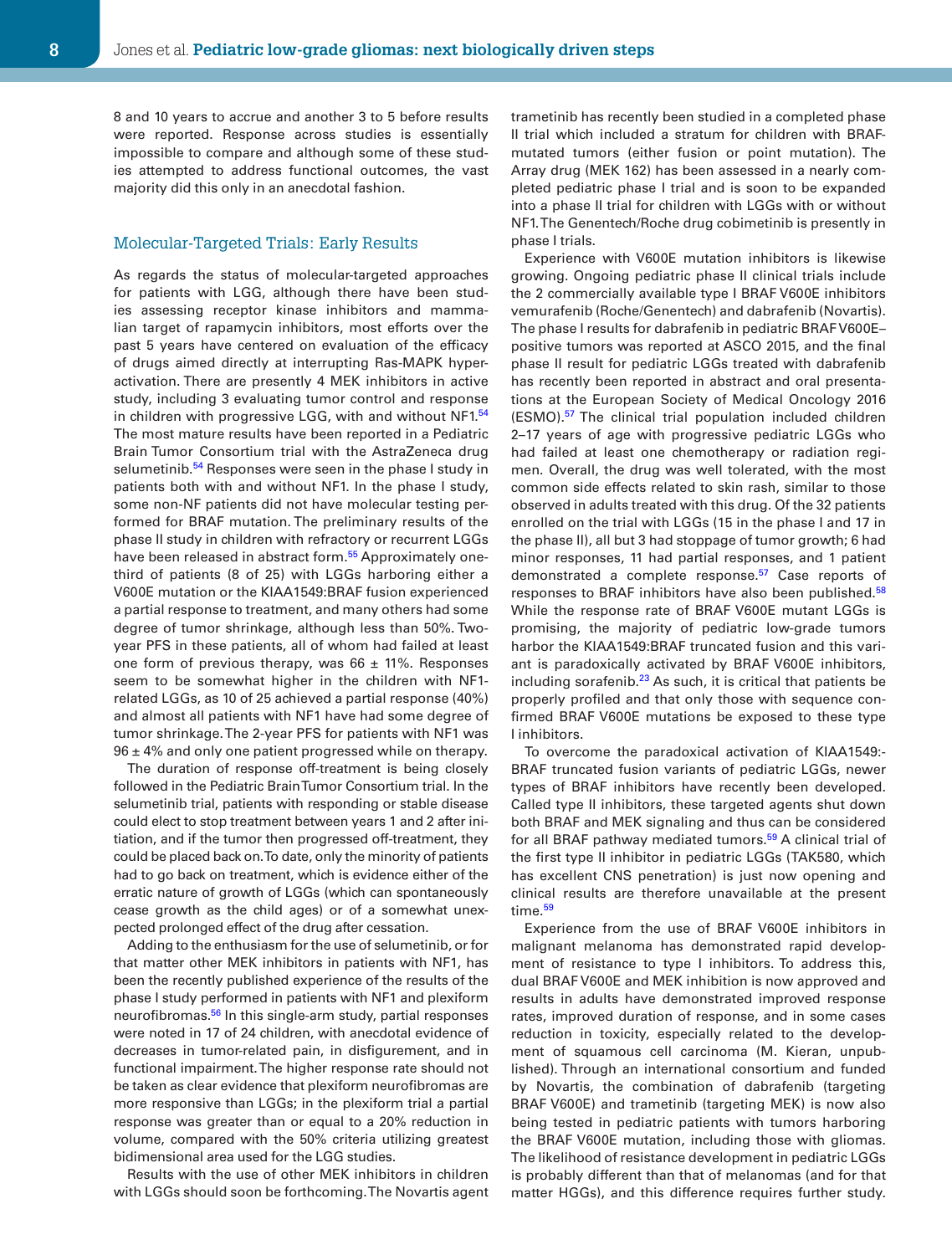The phase I component of both of these inhibitors has been completed and both single agent phase II trametinib for KIAA1549:BRAF fusion tumors as well as the phase II combination of dabrafenib and trametinib for BRAF V600E tumors are currently accruing patients. The safety and optimal duration of treatment remain unknown.

## **Conclusions and Recommendations**

- Over the past quarter-century, multiple prospective clinical trials, some randomized and some not, have been performed in children with progressive LGGs and demonstrate very similar 5-year PFS rates and better 5-year disease control in children with NF1 compared with those without.
- Studies have varied in the inclusion criteria used, and the prospective trials have by and large been very long in duration; because of the structure of the trials, results are not available for up to 5 years following completion of accrual.
- Radiographic response has been used as a surrogate for efficacy; however, the relationship between response and 5-year disease control has been variable among studies, as have image sequences utilized to assess response.
- There is an increasing experience demonstrating that molecular-targeted therapies such as BRAF inhibitors and MEK inhibitors are effective in patients who have failed first-line chemotherapy; these studies have incomplete but somewhat reassuring short-term safety data.
- The rationale for utilizing molecular-targeted therapy in clinical trials for children with newly diagnosed LGGs is strong. It is unclear, however, whether this needs to be done as part of large, prospective randomized trials; there are a wealth of historical data available from chemotherapy-based trials, and conventional randomized trials will likely require over 8 years to accrue and another 3–5 years for evaluation.
- A major flaw in all prospective studies that have been done to date is the lack of consistent evaluation of functional outcome and biology. Future studies utilizing biologic-targeted therapy should focus on functional outcome; functional outcome measures may supply a quicker read-out of efficacy of the drug utilized and a more accurate test of its "true" benefit—important also from a health-economic perspective with expensive new drugs.

#### Evaluation of Therapies: Functional Outcome

Tumor measurements by MRI are increasingly being recognized as an insufficient assessment of the clinical response to therapy for children with LGGs. Neurologic, cognitive, endocrine, behavioral, emotional, visual, and adaptive functions are critical endpoints, if not the most critical, for pediatric LGGs.<sup>[60](#page-12-0)</sup> Therapies may exacerbate patients' tumor-associated symptoms and thus may impair their overall function and quality of survival. The clinical impact of both the tumor and treatment effect may be measured by objective testing, clinician's rating of symptoms and functional status, and patient-reported outcome (PRO) scales. PROs are often used to evaluate the impact of the disease and treatment in terms of symptoms, impact on activities of daily living, and quality of survival. The functional evaluations are summarized in Supplementary Table S1. These measures may take on even more importance in the future, as a major criterion for federal approval of the drug will likely include demonstration that the novel biologic agent shows greater functional improvement than "conventional" therapy, such as the chemotherapeutic agents presently in use.

#### Neurologic Function

Assessments of neurologic function, including both neurologic examination and cognitive testing, are critical in assessing therapy response. Tumor location, presence of hydrocephalus, and prior treatments may, however, have substantial impact upon the neurologic examination. There are currently no standardized neurologic assessment scales for children with LGGs. The Lansky performance scale attempts to reflect global neurologic function comparable to the Karnofsky performance status scale, but has been shown to be subjective and lacking reproducibility. $60-63$  Its use in response assessment is limited given that it is a global measure and may not address individual symptoms. The lack of a measurement scale of neurologic function specifically for brain tumor patients has been addressed by the Response Assessment in Neuro-Oncology (RANO) group with development of the Neurologic Assessment in Neuro-Oncology (NANO) scale.<sup>64</sup> Assessment tools for specific functional motor skills, such as the 6-minute walk test, are available for a variety of other neurologic diseases but have yet to be evaluated for children with LGG.<sup>[65](#page-12-2)</sup>

#### *Visual Outcomes Among Children with Optic Pathway Gliomas*

Outcome measures for optic pathway glioma (OPG) clinical trials should include visual endpoints, and treatment success should be based on these endpoints. Several studies have identified limitations of imaging outcome measures for OPGs, including discordance with visual outcomes following treatment. $66,67$  $66,67$  Consensus-based, evidencedriven recommendations for visual endpoints for OPG clinical trials, including Teller acuity cards, HOTV charts, optic disc pallor, and visual quality of life (utilizing the Children's Visual Function Questionnaire), have been defined by the Response Evaluation in Neurofibromatosis and Schwannomatosis (REiNS) Visual Outcomes Committee<sup>[68](#page-12-5)</sup> and are applicable to sporadic OPG as well. Visual field assessments have not been included, due to concerns of difficulty in reproducibility in younger children, although visual field loss can be a major functional deficit in those with visual pathway LGGs; this gap needs to be rectified. Potential markers currently under evaluation for future testing include retinal nerve fiber layer measured by optical coherence tomography and MRI fractional anisotropy of the optic radiations. Both have been shown to correlate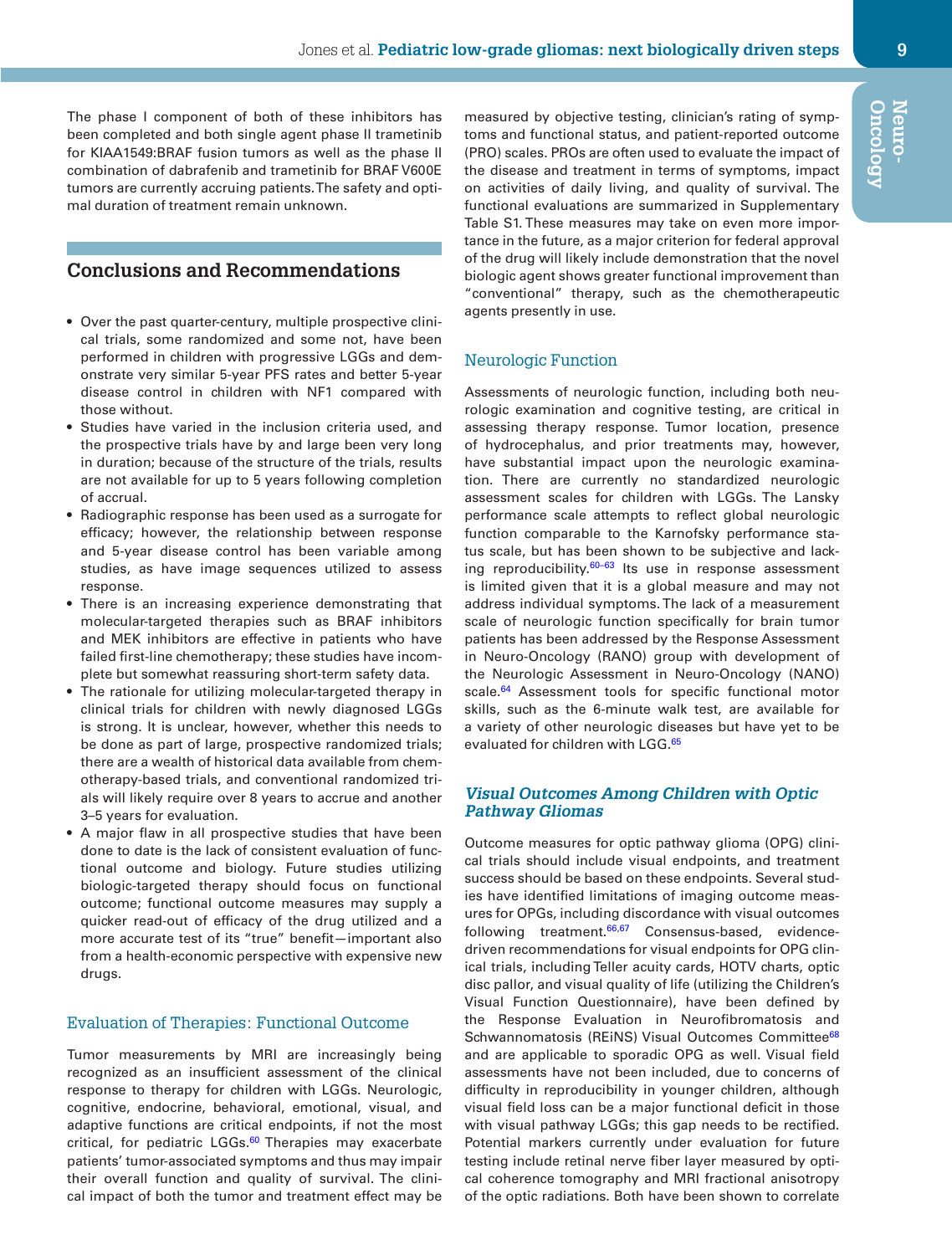with vision in OPG patients<sup>69-71</sup> but require further validation prior to routine inclusion in OPG clinical trials.

#### *Cognitive, Adaptive Functioning and Quality of Survival*

Risk factors for poor cognitive outcomes include age at diagnosis, male gender, tumor size and location, hydrocephalus, surgical resection, and dose and treatment volume of cranial radiation therapy.<sup>72-76</sup> Although children with LGGs often demonstrate normal cognitive and adaptive functioning, they have increased risks for cognitive and adaptive functioning impairments. Due to costs and patients' access to testing, embedded studies of cognitive functioning within clinical trials have often been hindered by poor compliance with cognitive evaluations, thereby limiting progress in understanding the cognitive functioning of survivors.

The selection of evaluations for cognitive functioning for clinical trials for children with LGGs must meet several criteria: They must be clinically meaningful, validated in multiple languages, simple, brief, and inexpensive to administer. The CogState is a relatively brief, validated, patient-completed, computer-based questionnaire of those neurocognitive processes which are known to be most affected among brain tumor survivors (ie, attention, processing speed, and memory) for children 5 years and older.<sup>77,[78](#page-12-9)</sup> Adaptive behavior scales like the Vineland Adaptive Behavior Scale (VABS) address everyday performance in the following domains: communication (expressive and receptive), daily living skills (personal, domestic, and community), socialization (interpersonal relationships, play and leisure, coping skills), motor skills (gross and fine with a ceiling of abilities at  $7$  y), and problem behaviors.<sup>79</sup> The questionnaire is a widely available, multilanguage assessment of adaptive functioning that has been used in pediatric brain tumor populations, including LGG cohorts.<sup>80–86</sup> It is applicable to all ages and can be completed from responses to telephone interviews or to a parent- or caregiver-rating form.<sup>87</sup> The study design of the upcoming LOGGIC study in Europe will use the VABS as a primary endpoint. For this study, a trained research nurse will help to interview parents/guardians in an attempt to enhance participation and consistency of data. The 24-item Pediatric Quality of Life Inventory (PedsQL) Brain Tumor Module, validated for children age 2 to 18 years, encompasses the following 6 scales: cognitive problems, pain, movement and balance, procedural anxiety, nausea, and worry; it has been incorporated into a recently published phase II study of weekly vinblastine for children with LGG.<sup>[49](#page-11-23),[88](#page-12-13)</sup> Long-term assessments with the European Organisation for Research and Treatment of Cancer (EORTC) 30-item quality of life core questionnaire (QLQ-C30) and the 20-item QLQ for brain neoplasm (BN20) among adults surviving childhood LGG showed impaired quality of life (QoL) among those exposed to cranial radiotherapy.<sup>[89](#page-12-14)</sup> Other studies using PedsQL, the German Children's Quality of Life questionnaire (KINDL), and the Netherlands Organization for Applied Scientific Research Academic Medical Centre Children's Quality of Life Questionnaire (TACQOL-P) revealed relatively high QoL concerning psychosocial, physical, emotional,

social, and school-functioning scales among pediatric LGG patients.<sup>90-93</sup> Finally, the Patient-Reported Outcome Measurement Information System (PROMIS) QoL battery has been used for serial measurements of patient mobility, fatigue, pain interference, peer relationships, anxiety, and depressive symptoms among children with newly diagnosed cancer and neurofibromatosis.[94](#page-12-16),[95](#page-12-17)

#### Endocrine Outcome Measures

Supratentorial midline LGGs potentially disturb the pituitary and/or the hypothalamus. Diencephalic syndrome is a rare disorder presenting with severe emaciation often associated with preservation or acceleration of linear growth, euphoria, hyperactivity, vomiting, irritability, nystagmus, and increasing head circumference occurring especially in children less than 2 years of age with diencephalic LGGs.<sup>96-98</sup> In response to therapy, severe emaciation may be conversely replaced by inappropriate and rapid weight gain and central pre-cocious puberty.<sup>99,[100](#page-13-1)</sup> Outcome measures for suprasellar tumors presenting with or without hormone dysfunction or failure require comprehensive auxological assessment (height, weight, body mass index), pubertal assessment (Tanner staging), and full evaluation of the hypothalamic pituitary axis (insulin-like growth factor 1, growth hormone dynamic testing, luteinizing hormone, follicle stimulating hormone, testosterone/estradiol, AM cortisol, thyroid stimulating hormone, free thyroxine-4, prolactin, paired morning urine/plasma osmolality measurements).<sup>[101](#page-13-2),[102](#page-13-3)</sup>

## **Conclusions and Recommendations**

- Outcome for children with LGGs cannot be assessed by neuro-imaging alone, and neurologic, cognitive, visual, endocrine, behavioral, emotional, visual, and adaptive function are critical endpoints.
- Objective testing techniques are available to assess functional outcome but have not been widely used in prospective studies to date.
- Although visual outcomes, neurocognitive assessments, endocrinologic measures, and to some extent adaptive and QoL measures have been employed in studies of children with brain tumors and are ready to utilize as endpoints in prospective clinical trials, other important assessments, such as that of neurologic function, need to be better refined.
- The potential cumulative toxicities of these approaches, especially given the chronic nature of LGGs and the need for repeated treatment, will require ongoing assessments of benefits and sequelae; distinguishing the toxicities of these different therapies and their potential synergistic effects may be difficult.

#### **Summary**

Progress continues to be made both in our biological understanding of the complexity of pediatric LGG but also in our thinking of how this and other knowledge from past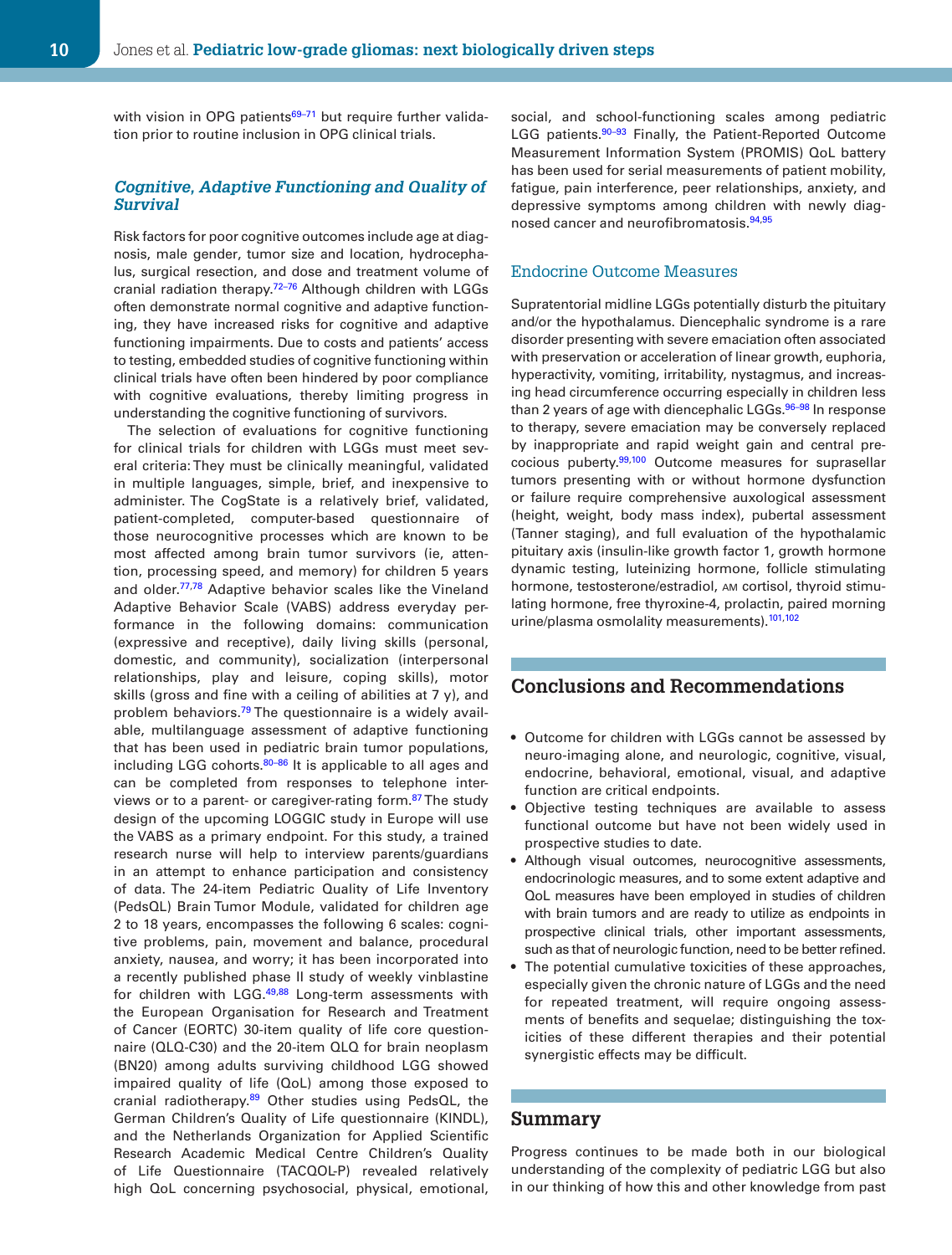clinical studies can be used to more intelligently design the next generation of trials. Preliminary signals from earlyphase trials of more targeted compounds are certainly promising, but more work is required to understand which patients will benefit most from such therapies; and if/how tumors will develop resistance that requires further targeting or preemptive blocking. A broader repertoire of model systems that recapitulates the diverse catalogue of LGG is therefore urgently needed. The addition of novel agents also does not mean simply adding a targeted inhibitor into old protocols and hoping for a "magic bullet" effect much more detailed and rigorous ways of measuring the quality, not just the duration, of PFS and overall survival are required to truly understand the impact that these new treatments may have on patients with LGG. The overall spirit of this consensus meeting was positive and collaborative, with clear grounds for optimism, but also with an acknowledgment that the job remains far from over.

## **Supplementary Material**

Supplementary material is available at *Neuro-Oncology* online.

## **Funding**

This work was supported by the A Kids' Brain Tumor Cure-PLGA Foundation and the Gilbert Family Neurofibromatosis Institute.

**Conflict of interest statement.** None declared.

## **References**

- <span id="page-10-0"></span>1. Louis DN, et al. *WHO Classification of Tumours of the Central Nervous System, Revised*. 4th ed. IARC; 2016.
- <span id="page-10-1"></span>2. Ostrom QT, de Blank PM, Kruchko C, et al. Alex's lemonade stand foundation infant and childhood primary brain and central nervous system tumors diagnosed in the United States in 2007–2011. *Neuro Oncol*. 2015;16(Suppl 10):x1–x36.
- <span id="page-10-2"></span>3. Packer RJ, Pfister S, Bouffet E, et al. Pediatric low-grade gliomas: implications of the biologic era. *Neuro Oncol*. 2017;19(6):750–761.
- <span id="page-10-3"></span>4. Jones DT, Hutter B, Jäger N, et al; International Cancer Genome Consortium PedBrain Tumor Project. Recurrent somatic alterations of FGFR1 and NTRK2 in pilocytic astrocytoma. *Nat Genet*. 2013;45(8):927–932.
- <span id="page-10-11"></span>5. Qaddoumi I, Orisme W, Wen J, et al. Genetic alterations in uncommon low-grade neuroepithelial tumors: BRAF, FGFR1, and MYB mutations occur at high frequency and align with morphology. *Acta Neuropathol*. 2016;131(6):833–845.
- <span id="page-10-4"></span>6. Zhang J, Wu G, Miller CP, et al; St Jude Children's Research Hospital– Washington University Pediatric Cancer Genome Project. Whole-genome

sequencing identifies genetic alterations in pediatric low-grade gliomas. *Nat Genet*. 2013;45(6):602–612.

- <span id="page-10-19"></span>7. Bandopadhayay P, Ramkissoon LA, Jain P, et al. MYB-QKI rearrangements in angiocentric glioma drive tumorigenicity through a tripartite mechanism. *Nat Genet*. 2016;48(3):273–282.
- <span id="page-10-10"></span>8. Ramkissoon LA, Horowitz PM, Craig JM, et al. Genomic analysis of diffuse pediatric low-grade gliomas identifies recurrent oncogenic truncating rearrangements in the transcription factor MYBL1. *Proc Natl Acad Sci U S A*. 2013;110(20):8188–8193.
- <span id="page-10-5"></span>9. Louis DN, Perry A, Reifenberger G, et al. The 2016 World Health Organization classification of tumors of the central nervous system: a summary. *Acta Neuropathol*. 2016;131(6):803–820.
- <span id="page-10-6"></span>10. Ryall S, Tabori U, Hawkins C. A comprehensive review of paediatric low-grade diffuse glioma: pathology, molecular genetics and treatment. *Brain Tumor Pathol*. 2017;34(2):51–61.
- <span id="page-10-7"></span>11. Rodriguez FJ, Perry A, Rosenblum MK, et al. Disseminated oligodendroglial-like leptomeningeal tumor of childhood: a distinctive clinicopathologic entity. *Acta Neuropathol*. 2012;124(5):627–641.
- <span id="page-10-8"></span>12. Huse JT, Snuderl M, Jones DT, et al. Polymorphous low-grade neuroepithelial tumor of the young (PLNTY): an epileptogenic neoplasm with oligodendroglioma-like components, aberrant CD34 expression, and genetic alterations involving the MAP kinase pathway. *Acta Neuropathol*. 2017;133(3):417–429.
- <span id="page-10-9"></span>13. Rivera B, Gayden T, Carrot-Zhang J, et al. Germline and somatic FGFR1 abnormalities in dysembryoplastic neuroepithelial tumors. *Acta Neuropathol*. 2016;131(6):847–863.
- <span id="page-10-12"></span>14. Hovestadt V, Remke M, Kool M, et al. Robust molecular subgrouping and copy-number profiling of medulloblastoma from small amounts of archival tumour material using high-density DNA methylation arrays. *Acta Neuropathol*. 2013;125(6):913–916.
- 15. Pajtler KW, Witt H, Sill M, et al. Molecular classification of ependymal tumors across all CNS compartments, histopathological grades, and age groups. *Cancer Cell*. 2015;27(5):728–743.
- 16. Sturm D, Witt H, Hovestadt V, et al. Hotspot mutations in H3F3A and IDH1 define distinct epigenetic and biological subgroups of glioblastoma. *Cancer Cell*. 2012;22(4):425–437.
- <span id="page-10-13"></span>17. Mistry M, Zhukova N, Merico D, et al. BRAF mutation and CDKN2A deletion define a clinically distinct subgroup of childhood secondary highgrade glioma. *J Clin Oncol*. 2015;33(9):1015–1022.
- <span id="page-10-14"></span>18. Korshunov A, Ryzhova M, Hovestadt V, et al. Integrated analysis of pediatric glioblastoma reveals a subset of biologically favorable tumors with associated molecular prognostic markers. *Acta Neuropathol*. 2015;129(5):669–678.
- <span id="page-10-15"></span>19. Dahiya S, Haydon DH, Alvarado D, Gurnett CA, Gutmann DH, Leonard JR. BRAF(V600E) mutation is a negative prognosticator in pediatric ganglioglioma. *Acta Neuropathol*. 2013;125(6):901–910.
- <span id="page-10-16"></span>20. Schwartzentruber J, Korshunov A, Liu XY, et al. Driver mutations in histone H3.3 and chromatin remodelling genes in paediatric glioblastoma. *Nature*. 2012;482(7384):226–231.
- <span id="page-10-17"></span>21. Ryall S, Krishnatry R, Arnoldo A, et al. Targeted detection of genetic alterations reveal the prognostic impact of H3K27M and MAPK pathway aberrations in paediatric thalamic glioma. *Acta Neuropathol Commun*. 2016;4(1):93.
- 22. Wu G, Broniscer A, McEachron TA, et al; St Jude Children's Research Hospital–Washington University Pediatric Cancer Genome Project. Somatic histone H3 alterations in pediatric diffuse intrinsic pontine gliomas and non-brainstem glioblastomas. *Nat Genet*. 2012;44(3):251–253.
- <span id="page-10-20"></span>23. Pages M, Beccaria K, Boddaert N, et al. Co-occurrence of histone H3 K27M and BRAF V600E mutations in paediatric midline grade I ganglioglioma. *Brain Pathol*. 2016;doi: 10.1111/bpa.12473.
- <span id="page-10-18"></span>24. Garcia MA, Solomon DA, Haas-Kogan DA. Exploiting molecular biology for diagnosis and targeted management of pediatric low-grade gliomas. *Future Oncol*. 2016;12(12):1493–1506.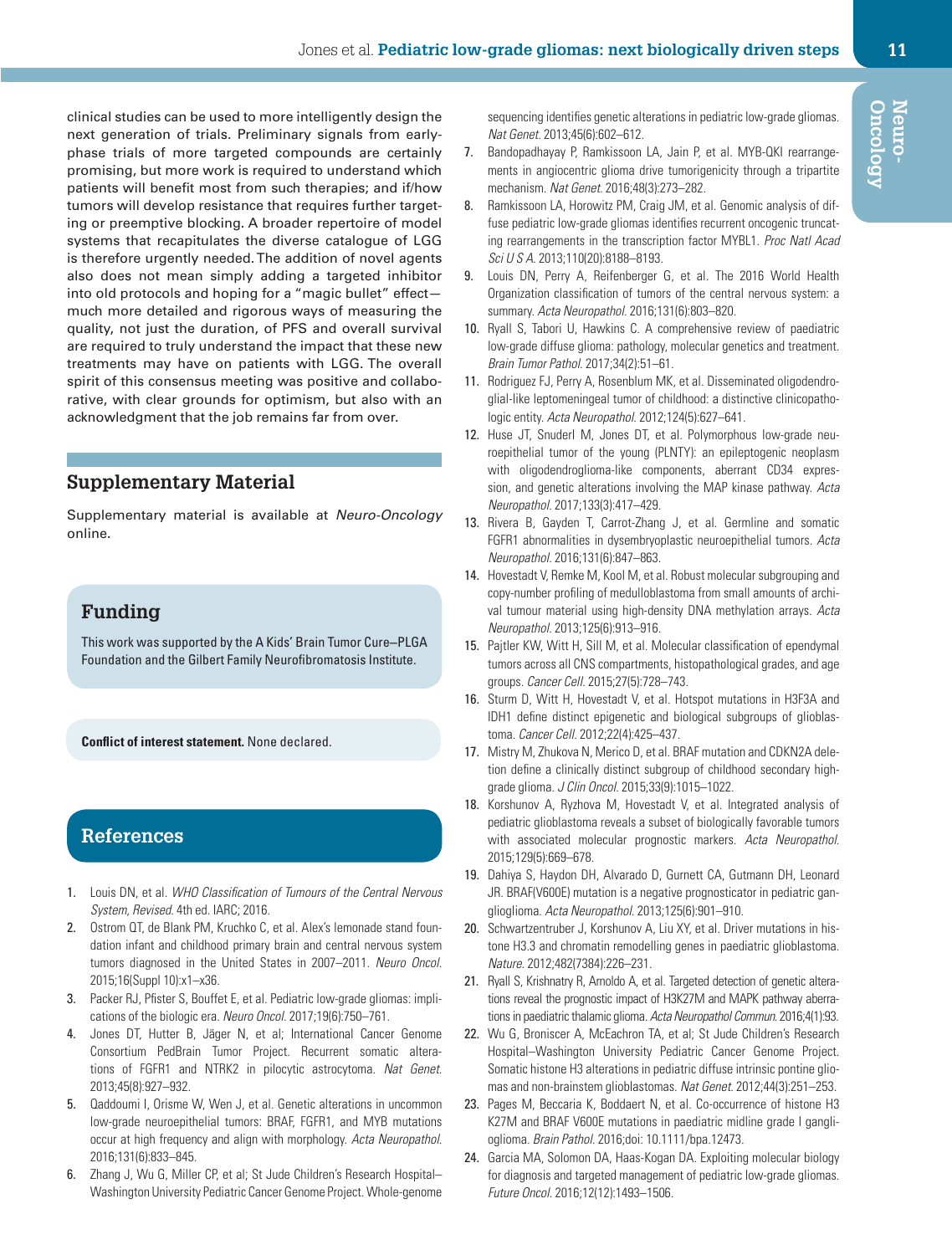- <span id="page-11-0"></span>25. Olow A, Mueller S, Yang X, et al. BRAF status in personalizing treatment approaches for pediatric gliomas. *Clin Cancer Res*. 2016;22(21):5312–5321.
- <span id="page-11-1"></span>26. Louis DN, Aldape K, Brat DJ, et al. cIMPACT-NOW (the Consortium To Inform Molecular and Practical Approaches to CNS Tumor Taxonomy): a new initiative in advancing nervous system tumor classification. *Brain Pathol*. 2016;doi:10.1111/bpa.12457.
- <span id="page-11-2"></span>27. Louis DN, Aldape K, Brat DJ, et al. Announcing cIMPACT-NOW: the consortium to inform molecular and practical approaches to CNS tumor taxonomy. *Acta Neuropathol*. 2017;133(1):1–3.
- <span id="page-11-3"></span>28. Karajannis MA, Legault G, Fisher MJ, et al. Phase II study of sorafenib in children with recurrent or progressive low-grade astrocytomas. *Neuro Oncol*. 2014;16(10):1408–1416.
- <span id="page-11-4"></span>29. Sievert AJ, Lang SS, Boucher KL, et al. Paradoxical activation and RAF inhibitor resistance of BRAF protein kinase fusions characterizing pediatric astrocytomas. *Proc Natl Acad Sci U S A*. 2013;110(15):5957–5962.
- <span id="page-11-5"></span>30. Jones DT, Kocialkowski S, Liu L, et al. Tandem duplication producing a novel oncogenic BRAF fusion gene defines the majority of pilocytic astrocytomas. *Cancer Res*. 2008;68(21):8673–8677.
- <span id="page-11-6"></span>31. Kaul A, Chen YH, Emnett RJ, Dahiya S, Gutmann DH. Pediatric gliomaassociated KIAA1549:BRAF expression regulates neuroglial cell growth in a cell type-specific and mTOR-dependent manner. *Genes Dev*. 2012;26(23):2561–2566.
- <span id="page-11-7"></span>32. Sun Y, Alberta JA, Pilarz C, et al. A brain-penetrant RAF dimer antagonist for the noncanonical BRAF oncoprotein of pediatric low-grade astrocytomas. *Neuro Oncol* 2017;19(6):774–785.
- <span id="page-11-8"></span>33. Selt F, Hohloch J, Hielscher T, et al. Establishment and application of a novel patient-derived KIAA1549:BRAF-driven pediatric pilocytic astrocytoma model for preclinical drug testing. *Oncotarget*. 2016;8(7):11460–11479.
- <span id="page-11-9"></span>34. Bajenaru ML, Hernandez MR, Perry A, et al. Optic nerve glioma in mice requires astrocyte Nf1 gene inactivation and Nf1 brain heterozygosity. *Cancer Res*. 2003;63(24):8573–8577.
- <span id="page-11-10"></span>35. Gronych J, Korshunov A, Bageritz J, et al. An activated mutant BRAF kinase domain is sufficient to induce pilocytic astrocytoma in mice. *J Clin Invest*. 2011;121(4):1344–1348.
- <span id="page-11-11"></span>36. Kaul A, Chen YH, Emnett RJ, Gianino SM, Gutmann DH. Conditional KIAA1549:BRAF mice reveal brain region- and cell type-specific effects. *Genesis*. 2013;51(10):708–716.
- <span id="page-11-12"></span>37. Ni J, Xie S, Ramkissoon SH, et al. Tyrosine receptor kinase B is a drug target in astrocytomas. *Neuro Oncol*. 2017;19(1):22–30.
- <span id="page-11-13"></span>38. Ater JL, Xia C, Mazewski CM, et al. Nonrandomized comparison of neurofibromatosis type 1 and non-neurofibromatosis type 1 children who received carboplatin and vincristine for progressive lowgrade glioma: a report from the Children's Oncology Group. *Cancer*. 2016;122(12):1928–1936.
- <span id="page-11-16"></span>39. Ater JL, Zhou T, Holmes E, et al. Randomized study of two chemotherapy regimens for treatment of low-grade glioma in young children: a report from the Children's Oncology Group. *J Clin Oncol*. 2012;30(21):2641–2647.
- <span id="page-11-17"></span>40. Chintagumpala M, Eckel SP, Krailo M, et al. A pilot study using carboplatin, vincristine, and temozolomide in children with progressive/symptomatic low-grade glioma: a Children's Oncology Group study. *Neuro Oncol*. 2015;17(8):1132–1138.
- <span id="page-11-20"></span>41. Gnekow AK, Falkenstein F, von Hornstein S, et al. Long-term followup of the multicenter, multidisciplinary treatment study HIT-LGG-1996 for low-grade glioma in children and adolescents of the German Speaking Society of Pediatric Oncology and Hematology. *Neuro Oncol*. 2012;14(10):1265–1284.
- <span id="page-11-27"></span>42. Gnekow AK, Kortmann RD, Pietsch T, Emser A. Low grade chiasmatichypothalamic glioma-carboplatin and vincristin chemotherapy effectively defers radiotherapy within a comprehensive treatment strategy—report

from the multicenter treatment study for children and adolescents with a low grade glioma—HIT-LGG 1996—of the Society of Pediatric Oncology and Hematology (GPOH). *Klin Padiatr*. 2004;216(6):331–342.

- <span id="page-11-19"></span>43. Laithier V, Grill J, Le Deley MC, et al; French Society of Pediatric Oncology. Progression-free survival in children with optic pathway tumors: dependence on age and the quality of the response to chemotherapy—results of the first French prospective study for the French Society of Pediatric Oncology. *J Clin Oncol*. 2003;21(24):4572–4578.
- <span id="page-11-18"></span>44. Mahoney DH Jr, Cohen ME, Friedman HS, et al. Carboplatin is effective therapy for young children with progressive optic pathway tumors: a Pediatric Oncology Group phase II study. *Neuro Oncol*. 2000;2(4):213–220.
- <span id="page-11-14"></span>45. Gnekow, et al. A European controlled trial of the addiction of etoposide to standard vincristine and carboplatin as part of an 18 month treatment program for childhood (<16 years) low-grade gliomas—a final report. *Eur J Cancer*. in press.
- <span id="page-11-15"></span>46. Packer RJ, Ater J, Allen J, et al. Carboplatin and vincristine chemotherapy for children with newly diagnosed progressive low-grade gliomas. *J Neurosurg*. 1997;86(5):747–754.
- <span id="page-11-21"></span>47. Massimino M, Spreafico F, Cefalo G, et al. High response rate to cisplatin/etoposide regimen in childhood low-grade glioma. *J Clin Oncol*. 2002;20(20):4209–4216.
- <span id="page-11-22"></span>48. Massimino M, Spreafico F, Riva D, et al. A lower-dose, lower-toxicity cisplatin-etoposide regimen for childhood progressive low-grade glioma. *J Neurooncol*. 2010;100(1):65–71.
- <span id="page-11-23"></span>49. Lassaletta A, Scheinemann K, Zelcer SM, et al. Phase II weekly vinblastine for chemotherapy-naive children with progressive low-grade glioma: a Canadian Pediatric Brain Tumor Consortium study. *J Clin Oncol*. 2016;doi:10.1200/JCO.2016.68.1585.
- <span id="page-11-24"></span>50. Jakacki RI, Bouffet E, Adamson PC, et al. A phase 1 study of vinblastine in combination with carboplatin for children with low-grade gliomas: a Children's Oncology Group phase 1 consortium study. *Neuro Oncol*. 2011;13(8):910–915.
- <span id="page-11-25"></span>51. Gururangan S, Fisher MJ, Allen JC, et al. Temozolomide in children with progressive low-grade glioma. *Neuro Oncol*. 2007;9(2):161–168.
- <span id="page-11-26"></span>52. Nicholson HS, Kretschmar CS, Krailo M, et al. Phase 2 study of temozolomide in children and adolescents with recurrent central nervous system tumors: a report from the Children's Oncology Group. *Cancer*. 2007;110(7):1542–1550.
- <span id="page-11-28"></span>53. Stokland T, Liu JF, Ironside JW, et al. A multivariate analysis of factors determining tumor progression in childhood low-grade glioma: a population-based cohort study (CCLG CNS9702). *Neuro Oncol*. 2010;12(12):1257–1268.
- <span id="page-11-29"></span>54. Banerjee A, Jakacki RI, Onar-Thomas A, et al. A phase I trial of the MEK inhibitor Selumetinib (AZD6244) in pediatric patients with recurrent or refractory low-grade glioma: a Pediatric Brain Tumor (PBTC) study. *Neuro Oncol*. 2017. doi: 10.1093/neuonc/now282.
- <span id="page-11-30"></span>55. Fangusaro JR, Onar-Thomas A, Young-Poussaint T, et al. A phase II prospective study of selumetinib in children with recurrent or refractory low-grade glioma (LGG): a Pediatric Brain Tumor (PBTC) study. *Proceedings ASCO*. 2017: 10504–10504.
- <span id="page-11-31"></span>56. Dombi E, Baldwin A, Marcus LJ, et al. Activity of selumetinib in neurofibromatosis type 1-related plexiform neurofibromas. *N Engl J Med*. 2016;375(26):2550–2560.
- <span id="page-11-32"></span>57. Kieran M, et al. in *ESMO LBA19\_PR*. Copenhagen, Denmark, 2016.
- <span id="page-11-33"></span>58. Lassaletta A, Guerreiro Stucklin A, Ramaswamy V, et al. Profound clinical and radiological response to BRAF inhibition in a 2-month-old diencephalic child with hypothalamic/chiasmatic glioma. *Pediatr Blood Cancer*. 2016;63(11):2038–2041.
- <span id="page-11-34"></span>59. Limond JA, Bull KS, Calaminus G, Kennedy CR, Spoudeas HA, Chevignard MP; Brain Tumour Quality of Survival Group, International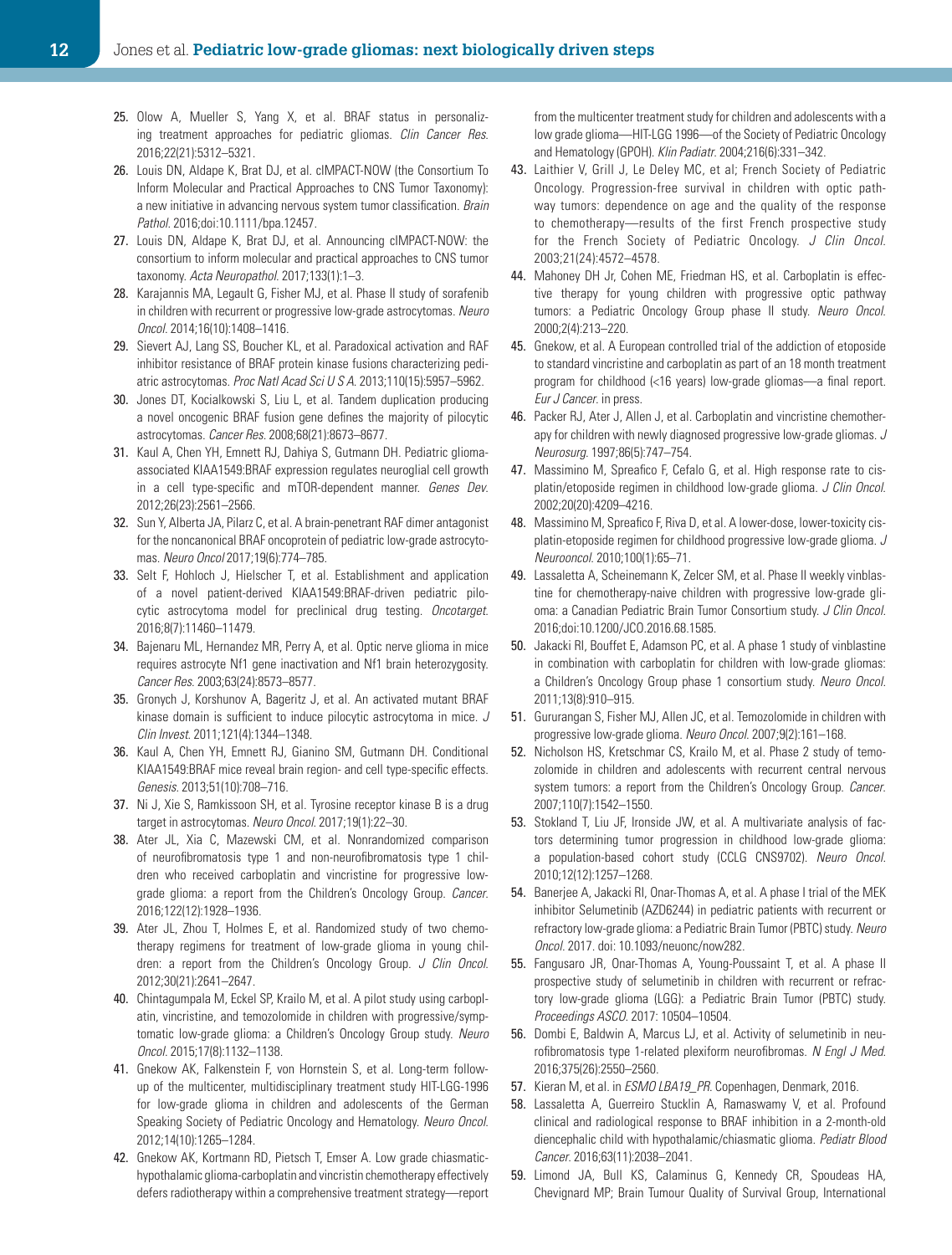Society of Paediatric Oncology (Europe) (SIOP-E). Quality of survival assessment in European childhood brain tumour trials, for children aged 5 years and over. *Eur J Paediatr Neurol*. 2015;19(2):202–210.

- <span id="page-12-0"></span>60. Hutchinson TA, Boyd NF, Feinstein AR, Gonda A, Hollomby D, Rowat B. Scientific problems in clinical scales, as demonstrated in the Karnofsky index of performance status. *J Chronic Dis*. 1979;32(9-10):661–666.
- 61. Lansky SB, List MA, Lansky LL, Ritter-Sterr C, Miller DR. The measurement of performance in childhood cancer patients. *Cancer*. 1987;60(7):1651–1656.
- 62. Orr ST, Aisner J. Performance status assessment among oncology patients: a review. *Cancer Treat Rep*. 1986;70(12):1423–1429.
- 63. Roila F, Lupattelli M, Sassi M, et al. Intra and interobserver variability in cancer patients' performance status assessed according to Karnofsky and ECOG scales. *Ann Oncol*. 1991;2(6):437–439.
- <span id="page-12-1"></span>64. Nayak L, DeAngelis L, Wen P, et al. The Neurologic Assessment in Neuro-Oncology (NANO) scale: a tool to assess neurologic function for integration in the Radiologic Assessment in Neuro-Oncology (RANO) Criteria (S22. 005). *Neurology*. 2014;82(10):S22–005.
- <span id="page-12-2"></span>65. Ulrich S, Hildenbrand FF, Treder U, et al. Reference values for the 6-minute walk test in healthy children and adolescents in Switzerland. *BMC Pulm Med*. 2013;13:49.
- <span id="page-12-3"></span>66. Fisher MJ, Loguidice M, Gutmann DH, et al. Visual outcomes in children with neurofibromatosis type 1-associated optic pathway glioma following chemotherapy: a multicenter retrospective analysis. *Neuro Oncol*. 2012;14(6):790–797.
- <span id="page-12-4"></span>67. Shofty B, Ben-Sira L, Freedman S, et al. Visual outcome following chemotherapy for progressive optic pathway gliomas. *Pediatr Blood Cancer*. 2011;57(3):481–485.
- <span id="page-12-5"></span>68. Fisher MJ, Avery RA, Allen JC, et al; REiNS International Collaboration. Functional outcome measures for NF1-associated optic pathway glioma clinical trials. *Neurology*. 2013;81(21 Suppl 1):S15–S24.
- <span id="page-12-6"></span>69. Avery RA, Hwang EI, Ishikawa H, et al. Handheld optical coherence tomography during sedation in young children with optic pathway gliomas. *JAMA Ophthalmol*. 2014;132(3):265–271.
- 70. Avery RA, Liu GT, Fisher MJ, et al. Retinal nerve fiber layer thickness in children with optic pathway gliomas. *Am J Ophthalmol*. 2011;151(3):542–549.e2.
- 71. de Blank PM, Berman JI, Liu GT, Roberts TP, Fisher MJ. Fractional anisotropy of the optic radiations is associated with visual acuity loss in optic pathway gliomas of neurofibromatosis type 1. *Neuro Oncol*. 2013;15(8):1088–1095.
- <span id="page-12-7"></span>72. Beebe DW, Ris MD, Armstrong FD, et al. Cognitive and adaptive outcome in low-grade pediatric cerebellar astrocytomas: evidence of diminished cognitive and adaptive functioning in National Collaborative Research Studies (CCG 9891/POG 9130). *J Clin Oncol*. 2005;23(22):5198–5204.
- 73. Ris MD, Beebe DW, Armstrong FD, et al; Children's Oncology Group. Cognitive and adaptive outcome in extracerebellar low-grade brain tumors in children: a report from the Children's Oncology Group. *J Clin Oncol*. 2008;26(29):4765–4770.
- 74. Tonning Olsson I, Perrin S, Lundgren J, Hjorth L, Johanson A. Long-term cognitive sequelae after pediatric brain tumor related to medical risk factors, age, and sex. *Pediatr Neurol*. 2014;51(4):515–521.
- 75. Turner CD, Chordas CA, Liptak CC, et al. Medical, psychological, cognitive and educational late-effects in pediatric low-grade glioma survivors treated with surgery only. *Pediatr Blood Cancer*. 2009;53(3):417–423.
- 76. Ullrich NJ, Embry L. Neurocognitive dysfunction in survivors of childhood brain tumors. *Semin Pediatr Neurol*. 2012;19(1):35–42.
- <span id="page-12-8"></span>77. Maruff P, Thomas E, Cysique L, et al. Validity of the CogState brief battery: relationship to standardized tests and sensitivity to cognitive impairment in mild traumatic brain injury, schizophrenia, and AIDS dementia complex. *Arch Clin Neuropsychol*. 2009;24(2):165–178.
- <span id="page-12-9"></span>78. Roddy E, Sear K, Felton E, et al. Presence of cerebral microbleeds is associated with worse executive function in pediatric brain tumor survivors. *Neuro Oncol*. 2016;18(11):1548–1558.
- <span id="page-12-10"></span>79. Organization, W. H. *International Classification of Functioning, Disability and Health: ICF*. 2001.
- <span id="page-12-11"></span>80. Ashford JM, Netson KL, Clark KN, et al. Adaptive functioning of childhood brain tumor survivors following conformal radiation therapy. *J Neurooncol*. 2014;118(1):193–199.
- 81. Msall ME. Developing preschool surveillance tools for adaptive functioning: lessons for neuro-oncology. *Eur J Paediatr Neurol*. 2010;14(5):368–379.
- 82. Netson KL, Conklin HM, Wu S, Xiong X, Merchant TE. A 5-year investigation of children's adaptive functioning following conformal radiation therapy for localized ependymoma. *Int J Radiat Oncol Biol Phys*. 2012;84(1):217–223.e1.
- 83. Papazoglou A, King TZ, Morris RD, Morris MK, Krawiecki NS. Attention mediates radiation's impact on daily living skills in children treated for brain tumors. *Pediatr Blood Cancer*. 2008;50(6):1253–1257.
- 84. Pastore V, Colombo K, Villa F, et al. Psychological and adjustment problems due to acquired brain lesions in pre-school-aged patients. *Brain Inj*. 2013;27(6):677–684.
- 85. Poggi G, Liscio M, Pastore V, et al. Psychological intervention in young brain tumor survivors: the efficacy of the cognitive behavioural approach. *Disabil Rehabil*. 2009;31(13):1066–1073.
- 86. Vago C, Bulgheroni S, Usilla A, et al. Adaptive functioning in children in the first six months after surgery for brain tumours. *Disabil Rehabil*. 2011;33(11):953–960.
- <span id="page-12-12"></span>87. Limperopoulos C, Majnemer A, Steinbach CL, Shevell MI. Equivalence reliability of the Vineland adaptive behavior scale between inperson and telephone administration. *Phys Occup Ther Pediatr*. 2006;26(1-2):115–127.
- <span id="page-12-13"></span>88. Palmer SN, Meeske KA, Katz ER, Burwinkle TM, Varni JW. The PedsQL brain tumor module: initial reliability and validity. *Pediatr Blood Cancer*. 2007;49(3):287–293.
- <span id="page-12-14"></span>89. Nwachukwu CR, Youland RS, Chioreso C, et al. Health related quality of life (HRQOL) in long-term survivors of pediatric low grade gliomas (LGGs). *J Neurooncol*. 2015;121(3):599–607.
- <span id="page-12-15"></span>90. Aarsen FK, Paquier PF, Reddingius RE, et al. Functional outcome after low-grade astrocytoma treatment in childhood. *Cancer*. 2006;106(2):396–402.
- 91. Bhat SR, Goodwin TL, Burwinkle TM, et al. Profile of daily life in children with brain tumors: an assessment of health-related quality of life. *J Clin Oncol*. 2005;23(24):5493–5500.
- 92. Bull KS, Liossi C, Peacock JL, Yuen HM, Kennedy CR; Children's Cancer and Leukaemia Group (CCLG). Screening for cognitive deficits in 8 to 14-year old children with cerebellar tumors using self-report measures of executive and behavioral functioning and health-related quality of life. *Neuro Oncol*. 2015;17(12):1628–1636.
- 93. Musial-Bright L, Panteli L, Hernáiz Driever P. Pediatric low-grade glioma survivors experience high quality of life. *Childs Nerv Syst*. 2011;27(11):1895–1902.
- <span id="page-12-16"></span>94. Dobrozsi S, Yan K, Hoffmann R, Panepinto J. Patient-reported health status during pediatric cancer treatment. *Pediatr Blood Cancer*. 2017;64:doi:10.1002/pbc.26295.
- <span id="page-12-17"></span>95. Wolters PL, Martin S, Merker VL, et al; REiNS International Collaboration. Patient-reported outcomes of pain and physical functioning in neurofibromatosis clinical trials. *Neurology*. 2016;87(7 Suppl 1):S4–S12.
- <span id="page-12-18"></span>96. Cappelli C, Grill J, Raquin M, et al. Long-term follow up of 69 patients treated for optic pathway tumours before the chemotherapy era. *Arch Dis Child*. 1998;79(4):334–338.